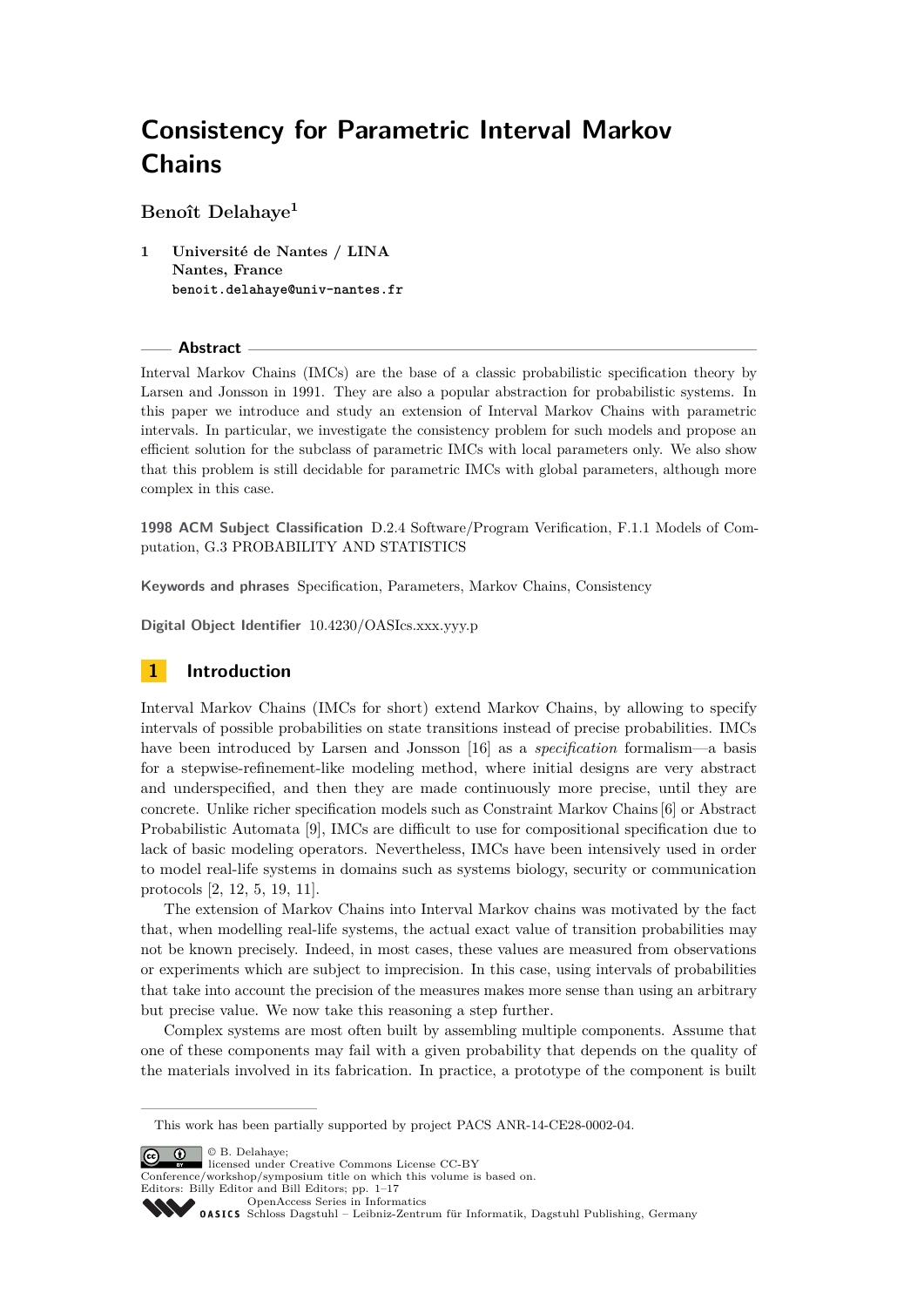and the failure probability of this component is measured by experiment with a certain imprecision. This failure probability and the subsequent imprecision are then taken into account in the model of the system by using an interval of probability. When one analyzes this model, every result will depend on the failure rate of this component, which itself depends on the choice of the quality of materials. If the conclusions of the analysis are that the failure probability is too high for the whole system to be viable, then a new prototype of the failing component is built using different materials and the modeling and analysis phase starts over. This process is repeated until a satisfactory failing component is identified.

Instead of using this "trial and error" methodology, we propose a new extension of Interval Markov Chains that allows using parameters in the definition of intervals of probability. In our example, the failure probability of the failing component is clearly a parameter of the system. The developer is interested in whether there exists a maximal value of this probability that will ensure that the whole system is satisfactory. When this value is identified, one can choose the materials of the failing component accordingly in order to produce a prototype with a lower maximal failing probability.

Therefore, we introduce in this paper the new formalism called parametric Interval Markov Chains (pIMCs), which extends IMCs by allowing the use of parameters as lower or upper endpoints of probability intervals. We also show that the problem of deciding whether a given pIMC is consistent (i.e. admits a valid implementation) is decidable and propose algorithms in order to solve this problem. In particular, we identify a subclass of pIMCs – *local pIMCs* – for which an efficient algorithm is proposed. In the rest of the paper, we limit ourselves to closed intervals. Nevertheless, all the results we propose can be extended with minor modifications to open/semi-open intervals whose lower/upper endpoints contain linear combinations of parameters and constants.

**Related work.** To the best of our knowledge, there is no existing work on parametric probabilistic specification theories as such, where parameters range over probability values. Still, classes of systems where parameters give some latitude on probability distributions, such as parametric Markov models [\[17\]](#page-12-5) have been studied in the literature [\[18,](#page-12-6) [13\]](#page-12-7). The activity in this domain has yielded decidability results [\[15\]](#page-12-8), parametric probabilistic model-checking algorithms [\[8\]](#page-11-3) and even tools [\[14\]](#page-12-9). Continuous-time parametric and probabilistic models have also been considered in some very restricted settings [\[7\]](#page-11-4). Networks of probabilistic processes where the number of processes is a parameter have also been studied in [\[3,](#page-11-5) [4\]](#page-11-6), and probabilistic timed automata with parameters in clock constraints and invariants have been studied in [\[1\]](#page-11-7).

The paper proceeds as follows. In Section 2, we begin by introducing concepts and notations that will be used throughout the paper. Section 3 introduces the new formalism of parametric Interval Markov Chains, studies their relations to (Interval) Markov Chains and discusses what we call the *range* of parameters. In Section 4, we present original solutions to the consistency problem for IMCs and pIMCs. Finally, Section 5 concludes the paper and discusses future work. Proofs of the main theorems are given in Appendix.

# **2 Background**

Throughout the paper, we use the notion of parameters. A parameter  $p \in P$  is a variable ranging through the interval [0,1]. A valuation for *P* is a function  $\psi$ :  $P \rightarrow [0,1]$  that associates values with each parameter in *P*. We write  $Int_{[0,1]}(P)$  for the set of all closed intervals of the form  $[x, y]$  with  $x, y \in [0, 1] \cup P$ . When  $P = \emptyset$ , we write  $\text{Int}_{[0,1]} = \text{Int}_{[0,1]}(\emptyset)$ to denote closed intervals with real-valued endpoints. Given an interval *I* of the form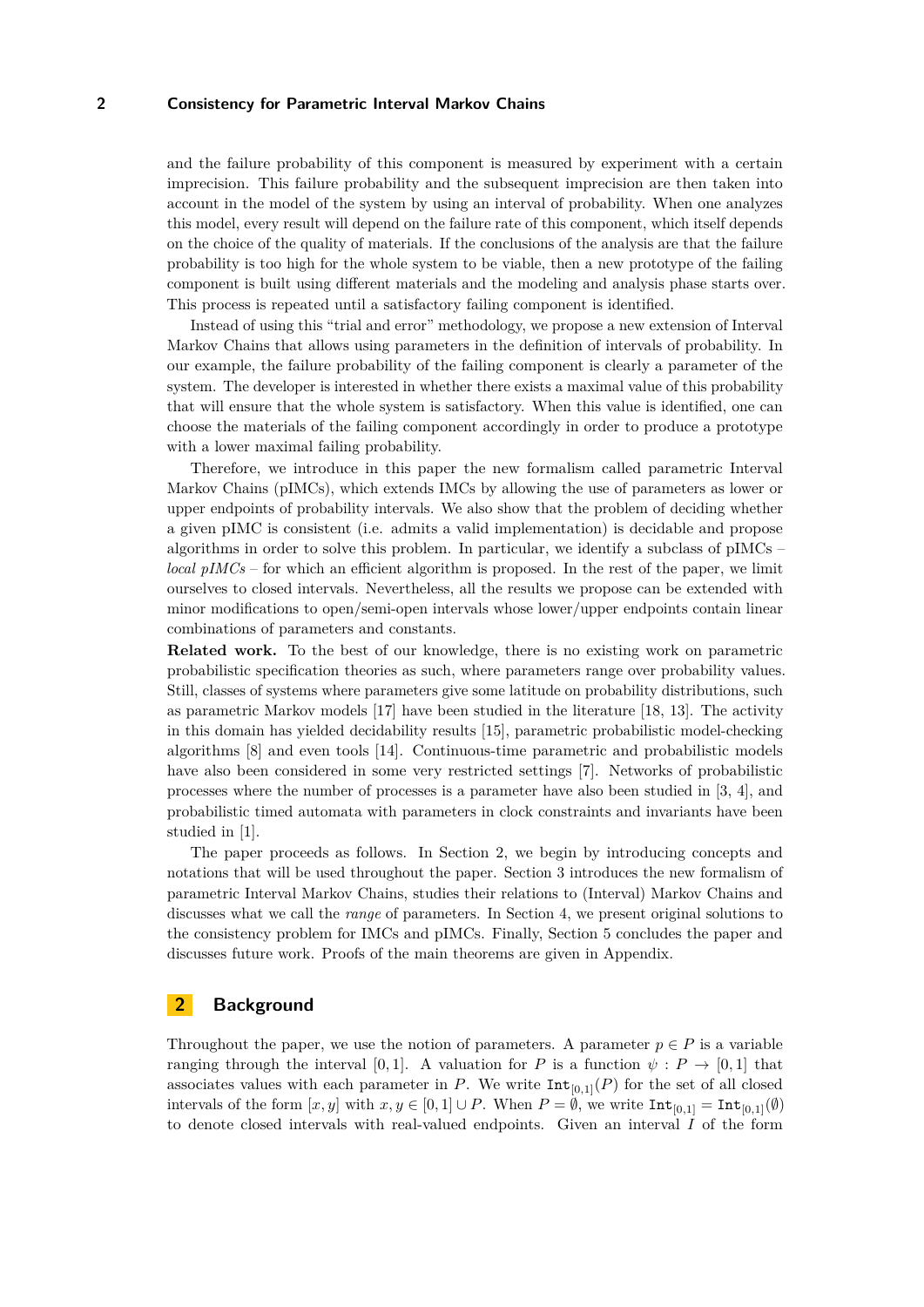$I = [a, b]$ , Low(*I*) and Up(*I*) respectively denote the lower and upper endpoints of *I*, i.e. *a* and *b*. Given an interval  $I = [a, b] \in \text{Int}_{[0,1]}$ , we say that *I* is well-formed whenever  $a \leq b$ . In the following, we abuse notations and write ∅ for the empty interval, meaning any not well-formed interval. Given a finite set *S*, we write  $Dist(S)$  for the set of distributions over *S*, i.e. the set of functions  $\rho$  : *S* → [0, 1] such that  $\sum_{s \in S} \rho(s) = 1$ . In the rest of the paper, we assume that all the states in our structures are equipped with labels taken from a fixed set of atomic propositions *A*. A state-labelling function over *S* is thus a function  $V : S \to 2^A$ that assigns to each state a set of labels from *A*.

We recall the notion of Markov Chains (MCs), that will act as models for (parametric) IMCs. An example of a Markov Chain is given in Figure [1a.](#page-3-0)

**Definition 1** (Markov Chain). A Markov Chain is a tuple  $\mathcal{M} = (S, s_0, M, A, V)$ , where *S* is a finite set of states containing the initial state  $s_0$ , *A* is a set of atomic propositions.  $V : S \to 2^A$  is a labeling function, and  $M : S \times S \to [0,1]$  is a probabilistic transition function such that  $\forall s \in S, \sum_{t \in S} M(s, t) = 1.$ 

We now recall the notion of Interval Markov Chain (IMC), adapted from [\[10\]](#page-12-10). IMCs are a specification formalism that allows one to represent an infinite set of MCs. Roughly, IMCs extend MCs by replacing exact probability values on transitions with intervals of allowed probability values. An example of an IMC is given in Figure [1b.](#page-3-1)

▶ Definition 2 (Interval Markov Chain [\[10\]](#page-12-10)). An Interval Markov Chain (IMC) is a tuple  $\mathcal{I} = (S, s_0, \varphi, A, V)$ , where *S*, *s*<sub>0</sub>, *A* and *V* are as for MCs, and  $\varphi : S \times S \to \text{Int}_{[0,1]}$  is a transition constraint that associates with each potential transition an interval of probabilities.

The following definition recalls the notion of satisfaction introduced in [\[10\]](#page-12-10). Satisfaction (also called implementation in some cases) allows to characterize the set of MCs represented by a given IMC specification. Crucially, satisfaction abstracts from the syntactic structure of transitions in IMCs: a single transition in the implementation MC can contribute to satisfaction of more than one transition in the specification IMC, by distributing its probability mass against several transitions. Similarly many MC transitions can contribute to satisfaction of just one specification transition.

<span id="page-2-0"></span>▶ **Definition 3** (Satisfaction Relation [\[10\]](#page-12-10)). Let  $\mathcal{I} = (S, s_0, \varphi, A, V^I)$  be an IMC and  $\mathcal{M} =$  $(T, t_0, M, A, V^M)$  be a MC. A relation  $\mathcal{R} \subseteq T \times S$  is a *satisfaction relation* if whenever  $t\mathcal{R}s$ ,

- **1.** the valuations of *s* and *t* agree:  $V^M(t) = V^I(s)$ ,
- **2.** there exists a function  $\delta: T \to (S \to [0, 1])$  such that

**a.** for all  $t' \in T$  such that  $M(t, t') > 0$ ,  $\delta(t')$  is a distribution on *S*,

**b.** for all  $s' \in S$ , we have  $\left(\sum_{t' \in T} M(t, t') \cdot \delta(t')(s')\right) \in \varphi(s, s')$ , and

**c.** for all  $t' \in T$  and  $s' \in S$ , if  $\delta(t')(s') > 0$ , then  $(t', s') \in \mathcal{R}$ .

We say that M satisfies I (written  $\mathcal{M} \models \mathcal{I}$ ) iff there exists a satisfaction relation containing  $(t_0, s_0)$ .

The set of MCs satisfying a given IMC  $\mathcal I$  is written  $[\![\mathcal I]\!]$ . Formally,  $[\![\mathcal I]\!] = {\mathcal M} \mid \mathcal M \models \mathcal I$ . In the rest of the paper, we write ⊥ for the *empty* IMC, i.e.⊥ =  $(\emptyset, \emptyset, \emptyset, A, \emptyset)$ . By construction, we have  $[\![\bot]\!] = \emptyset$ .

The notion of satisfaction between the MC  $\mathcal M$  from Figure [1a](#page-3-0) and the IMC  $\mathcal I$  from Figure [1b](#page-3-1) is illustrated in Figure [1c.](#page-3-2)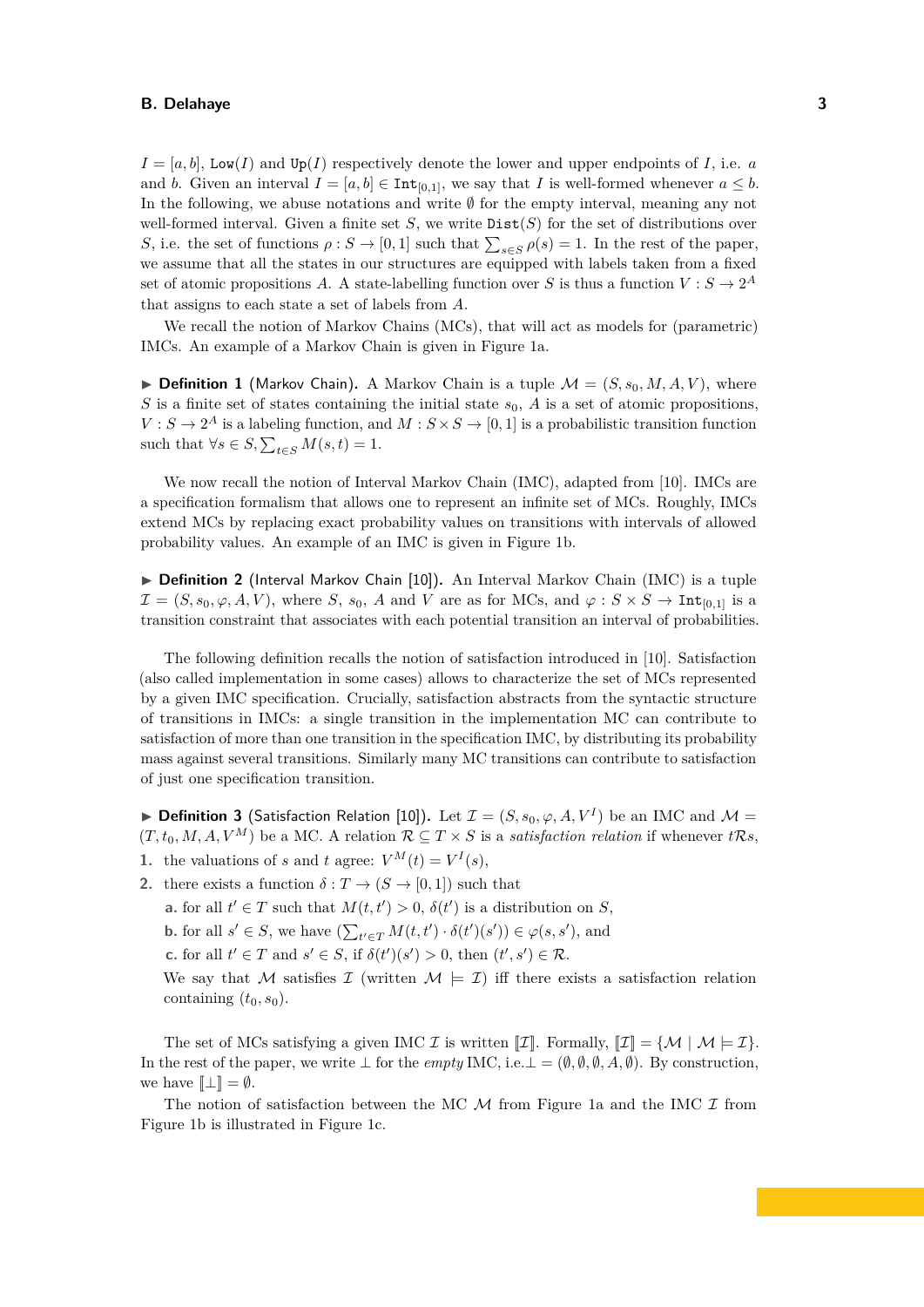<span id="page-3-0"></span>

<span id="page-3-1"></span>**(a)** A Markov Chain M **(b)** An IMC I

<span id="page-3-2"></span>**(c)** An example of satisfaction relation

**Figure 1** Markov Chain, Interval Markov Chain and satisfaction relation [\[10\]](#page-12-10)

## <span id="page-3-3"></span>**3 Parametric Interval Markov Chains**

In this section, we propose a new formalism, called parametric Interval Markov Chains (pIMC) that extends IMCs by allowing parameters as the lower/upper endpoints of the transition intervals. We start by giving the main definitions of pIMCs and their relations with IMCs and MCs, and then distinguish two subclasses of interest of pIMCs: *local* and *global* pIMCs.

## **3.1 pIMCs and their relations to IMCs/MCs**

We now propose an extension of IMCs that allows using parameters in the definition of intervals.

▶ Definition 4 (Parametric Interval Markov Chain). A parametric Interval Markov Chain (pIMC) is a tuple  $\mathcal{I}^P = (S, s_0, \varphi_P, A, V, P)$ , where *S*,  $s_0$ , *A* and *V* or as for IMCs, *P* is a set of variables (parameters) ranging over [0, 1] and  $\varphi_P : S \times S \to \text{Int}_{[0,1]}(P)$  associates to each potential transition a (parametric) interval.

In the following, we abuse notations and also write  $\perp$  for the *empty* pIMC, i.e.  $\perp$  = (∅*,* ∅*,* ∅*, A,* ∅*,* ∅).

Roughly, an instance of a pIMC  $\mathcal{I}^P$  is a pair  $(\mathcal{I}, \psi)$ , where  $\mathcal I$  is an IMC that respects the structure and labels of  $\mathcal{I}^P$  and such that its transition constraint is the instantiation of  $\varphi_P$ according to the valuation for the parameters *ψ*.

**Definition 5** (Instance of a pIMC). An instance of pIMC  $\mathcal{I}^P = (S, s_0, \varphi_P, A, V, P)$  is a pair  $(\mathcal{I}, \psi)$  (written  $(\mathcal{I}, \psi) \vdash \mathcal{I}^P$ ), where  $\mathcal{I} = (S, s_0, \varphi, A, V)$  is an IMC respecting the structure and labels of  $\mathcal{I}^P$ ,  $\psi: P \to [0,1]$  is a valuation for the parameters, and  $\varphi \equiv \varphi_P[p \leftarrow \psi(p)]$ .

We sometimes write  $\mathcal{I} \vdash_{\psi} \mathcal{I}^P$  instead of  $(\mathcal{I}, \psi) \vdash \mathcal{I}^P$  and say that  $\mathcal{I}$  is an instance of  $\mathcal{I}^P$ through  $\psi$ . We say that  $\mathcal I$  is an instance of  $\mathcal I^P$ , written  $\mathcal I \vdash \mathcal I^P$ , whenever there exists a valuation  $\psi$  such that  $\mathcal{I} \vdash_{\psi} \mathcal{I}^P$ .

A MC  $M = (T, t_0, M, A, V^M)$  implements pIMC  $\mathcal{I}^P$ , written  $\mathcal{M} \models \mathcal{I}^P$ , iff there exists an instance  $\mathcal I$  of  $\mathcal I^P$  such that  $\mathcal M \models \mathcal I$ . We write  $\llbracket \mathcal I^P \rrbracket$  for the set of MCs implementing  $\mathcal I^P$ .

**Example 6.** Consider pIMC  $\mathcal{I}^P$  given in the left of Figure [2.](#page-4-0)  $\mathcal{I}^P$  represents a family of dispensable probabilistic beverage machines (dpbm) that have a probability greater or equal to 0*.*5 of delivering tea and a probability lower or equal to 0*.*5 of delivering coffee. In addition, we use parameter *p* to model the fact that the machine can fail to deliver anything with probability at most  $p$ . The value of  $p$  depends on the quality of a potentially failing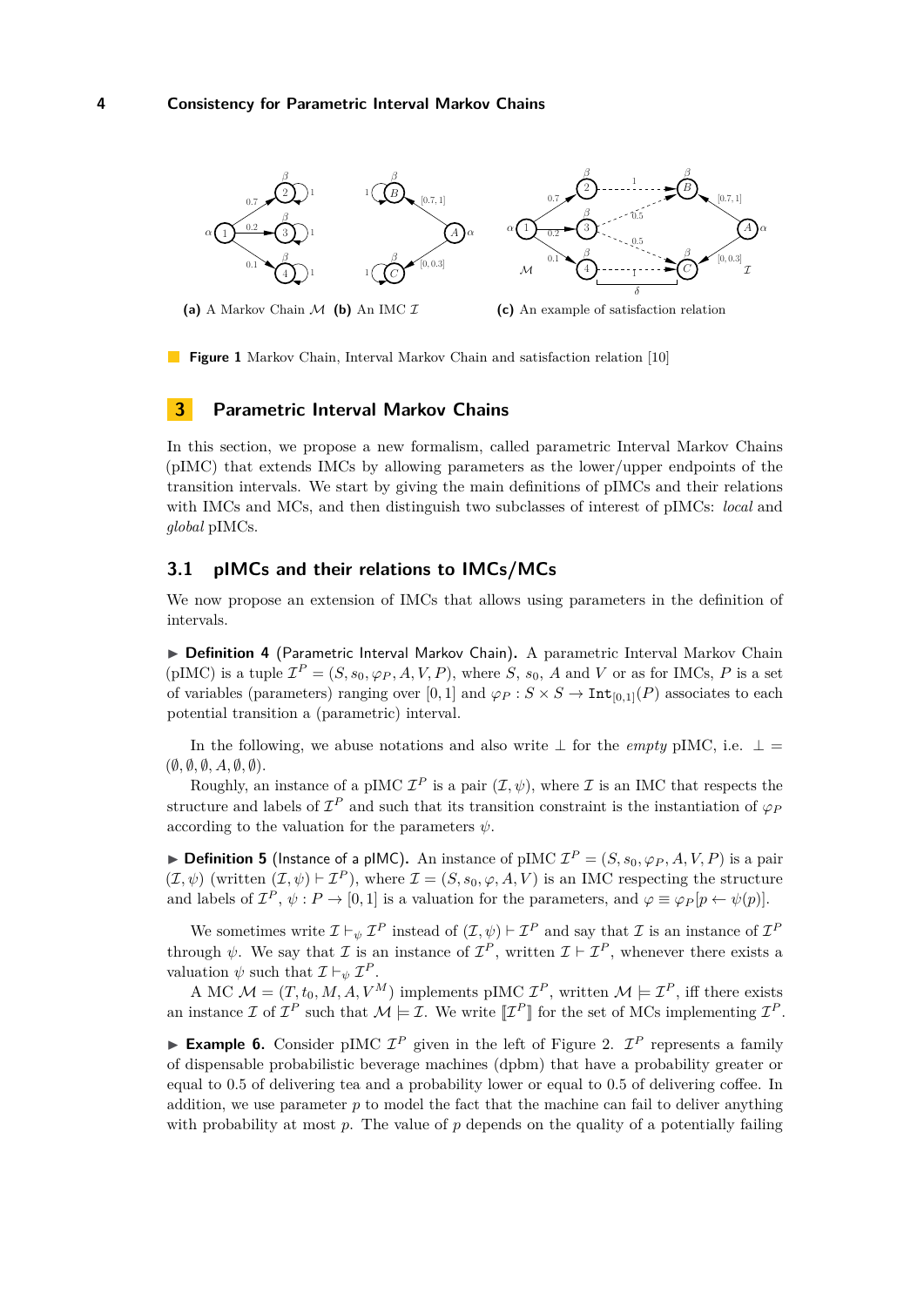<span id="page-4-0"></span>

**Figure 2** pIMC  $\mathcal{I}^P$  (left) with one of its instances  $\mathcal{I}$  (middle) and an implementation  $\mathcal{M}$  (right)

component. The IMC  $\mathcal I$  given in the middle of Figure [2](#page-4-0) depicts the family of dpbm for which the potentially failing component has a maximal failure probability of 0*.*1. Finally, MC  $\mathcal M$  given in the right of Figure [2](#page-4-0) depicts a given dpbm of this family, where the actual probabilities of delivering tea and coffee are fixed to 0*.*5 and 0*.*5 respectively, and where the potentially failing component does not fail.

As for IMCs, one question of interest for pIMCs is to decide whether they admit at least one implementation – the so-called consistency problem. Given the definition of implementation, deciding whether a pIMC is consistent amounts to verifying whether it admits at least one instance that is itself consistent. Nevertheless, we will see in Section [4,](#page-5-0) that in the case of local pIMCs, consistency can be decided using a polynomial algorithm on the pIMC itself without having to go through any of its instances.

## **3.2 Local VS Global Parameters**

We now propose two subclasses that distinguish different trends in the use of parameters throughout a given structure. Parameters can be used at two different levels in a given pIMC: either in a local fashion – reflecting small tuning artifacts in a model; or in a global fashion – reflecting potential design choices. In the following, we formally define these subclasses.

**Local parameters.** Parameters are said to be *local* if they only appear in transition probabilities outgoing from a unique state. In this sense they reflect small tuning artifacts because of their small impact on the structure of the pIMC. The pIMC  $\mathcal{I}^P$  in Figure [2](#page-4-0) illustrates this notion: in  $\mathcal{I}^P$ , parameter p is local as it only appears in transitions outgoing from a single state (State 1). In essence, *p* models the failure probability of a single component, only used once in pIMC  $\mathcal{I}^P$ .

We write  $\text{Range}(p)$  for the range of a given parameter p, i.e. the set of states *s* such that *p* is either the lower or the upper endpoint of the probability interval associated with an outgoing transition of *s*. Formally, given pIMC  $\mathcal{I}^P = (S, s_0, \varphi_P, A, V, P)$ , Range<sub> $\mathcal{I}^P(p) =$ </sub>  ${s \in S \mid \exists s' \in S \text{ s.t. } p \in \text{Low}(\varphi_P(s, s')) \cup \text{Up}(\varphi_P(s, s'))}.$  When clear from the context, we write Range(*p*) instead of Range<sub> $I$ </sub>  $p$ (*p*). We say that a parameter  $p \in P$  is *local* in  $I^P$  iff  $|\text{Range}(p)| \leq 1$ . A pIMC  $\mathcal{I}^P = (S, s_0, \varphi_P, A, V, P)$  is *local* iff all its parameters are local.

Since all parameters are local in local pIMCs, it is very easy to check whether the outgoing transitions of a given state are *consistent* in the sense that it is possible to find out easily whether there exist values of the parameters such that the outgoing intervals of a given state are not empty.

**Global parameters.** Parameters are *global* if they are not local, i.e. if they appear in the outgoing probability intervals of at least two states.

Formally, we say that parameter  $p \in P$  is global in  $\mathcal{I}^P$  iff  $|\text{Range}_{\mathcal{I}^P}(p)| > 1$ . We say that pIMC  $\mathcal{I}^P = (S, s_0, \varphi_P, A, V, P)$  is *global* iff at least one of its parameters is global.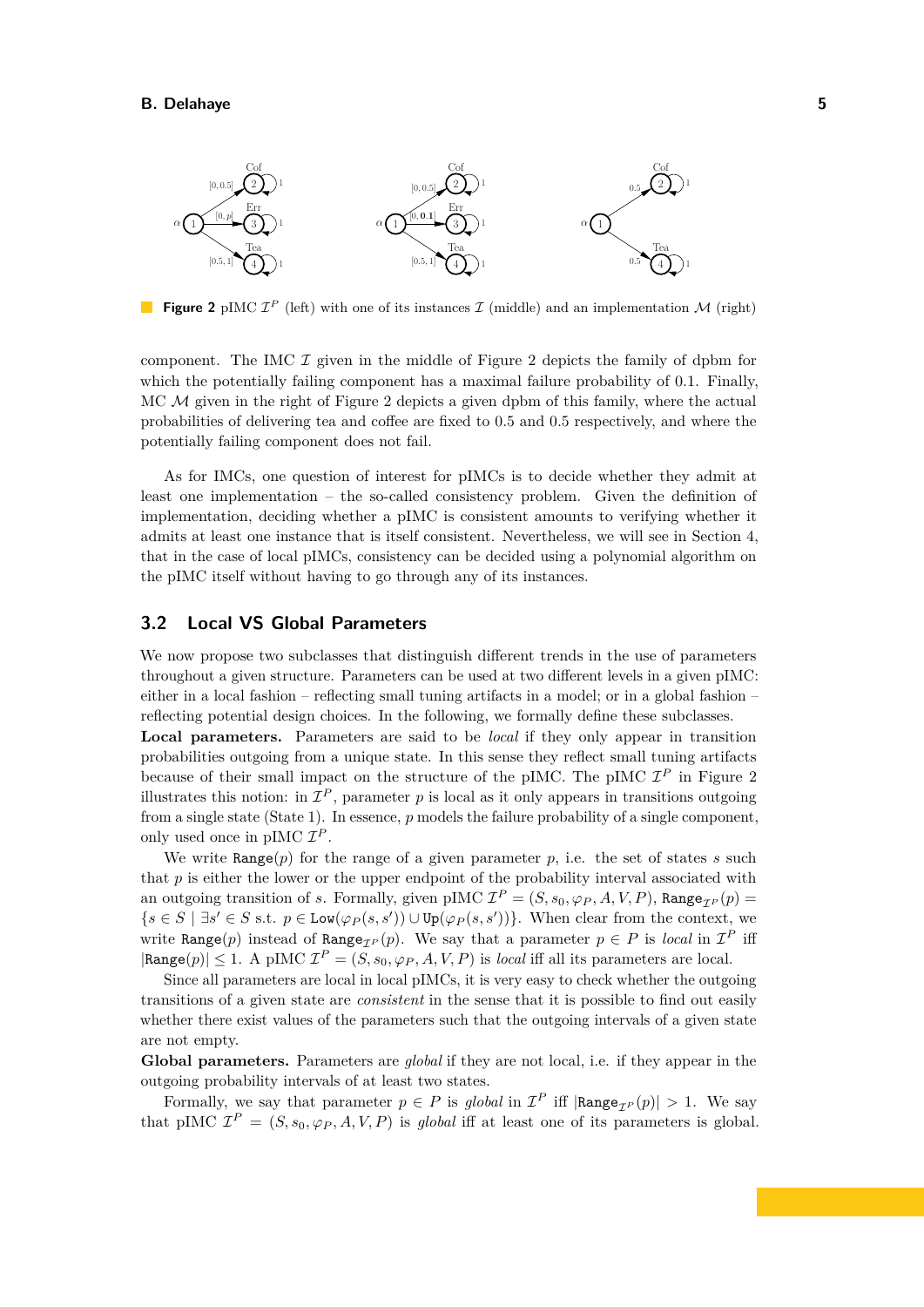<span id="page-5-1"></span>

parameter *p*

**Example 7.** pIMC  $\mathcal{I}_2^P$  from Figure [3](#page-5-1) depicts a family of beverage machines in which all modules use the same potentially failing component. The maximal probability of failure of this component is modeled using a parameter *p*. This parameter is *global* in  $\mathcal{I}_2^P$  as it appears in the outgoing transitions of several states (States 1, 2, 4). In  $\mathcal{I}_2^P$ , the choice of a value for *p* has more impact on the potential behaviors of the global pIMC than in the case of pIMC  $\mathcal{I}^P$  from Figure [2,](#page-4-0) where parameter *p* was only local.

In the case of global pIMCs, checking whether the outgoing transitions of a given state are consistent becomes more tricky, since the potential values of the parameters may be subject to constraints coming from other states.

# <span id="page-5-0"></span>**4 Consistency**

As said in Section [3,](#page-3-3) one question of interest given a pIMC  $\mathcal{I}^P$  is to decide whether it admits at least one instance that itself admits at least one implementation. This is what we call the consistency problem. In this section, we start by recalling the consistency problem in the case of IMCs and solutions to this problem that have been proposed in the literature. We propose an alternative solution to the consistency problem for IMCs and then extend it to the case of local pIMCs. Finally, we show that the problem is more complex in the case of pIMCs with global parameters.

## <span id="page-5-3"></span>**4.1 Consistency of IMCs**

The consistency problem for IMCs has already been studied in the literature [\[10\]](#page-12-10) and it has been proven that it is decidable and can be solved in polynomial time. We first recall one of the existing algorithms and then propose an alternative, more direct solution.

In [\[10\]](#page-12-10), the consistency problem for IMCs has been considered as a special case of the *common implementation* problem, which consists in deciding, given a finite number of IMCs, whether there exists at least one implementation satisfying them all. One can solve the consistency problem for a given IMC  $\mathcal I$  by deciding whether  $\mathcal I$  admits a common implementation with itself. The proposed solution to the consistency problem is based on the notion of consistency relation, also introduced in [\[10\]](#page-12-10). It is shown that an IMC  $\mathcal I$  is consistent iff there exists a consistency relation between  $\mathcal I$  and itself, which can be decided in polynomial time.

As explained in [\[10\]](#page-12-10), a consistency relation allows one state of a given IMC to contribute to the consistency of other states. Although this was justified by the fact that satisfaction abstracts from the structure of transitions in IMCs, we show in the following theorem that whenever an IMC is consistent, it admits one implementation with the same structure. As a consequence, one transition in this implementation only contributes to satisfying the exact same transition in the specification IMC, which will allow us to avoid the use of consistency relations in the rest of the paper.

<span id="page-5-2"></span>**Find 1. Theorem 8.** An IMC  $\mathcal{I} = (S, s_0, \varphi, A, V)$  is consistent iff it admits an implementation *of the form*  $M = (S, s_0, M, A, V)$  where, for all reachable state *s* in M, it holds that  $M(s, s') \in \varphi(s, s')$  *for all s'*.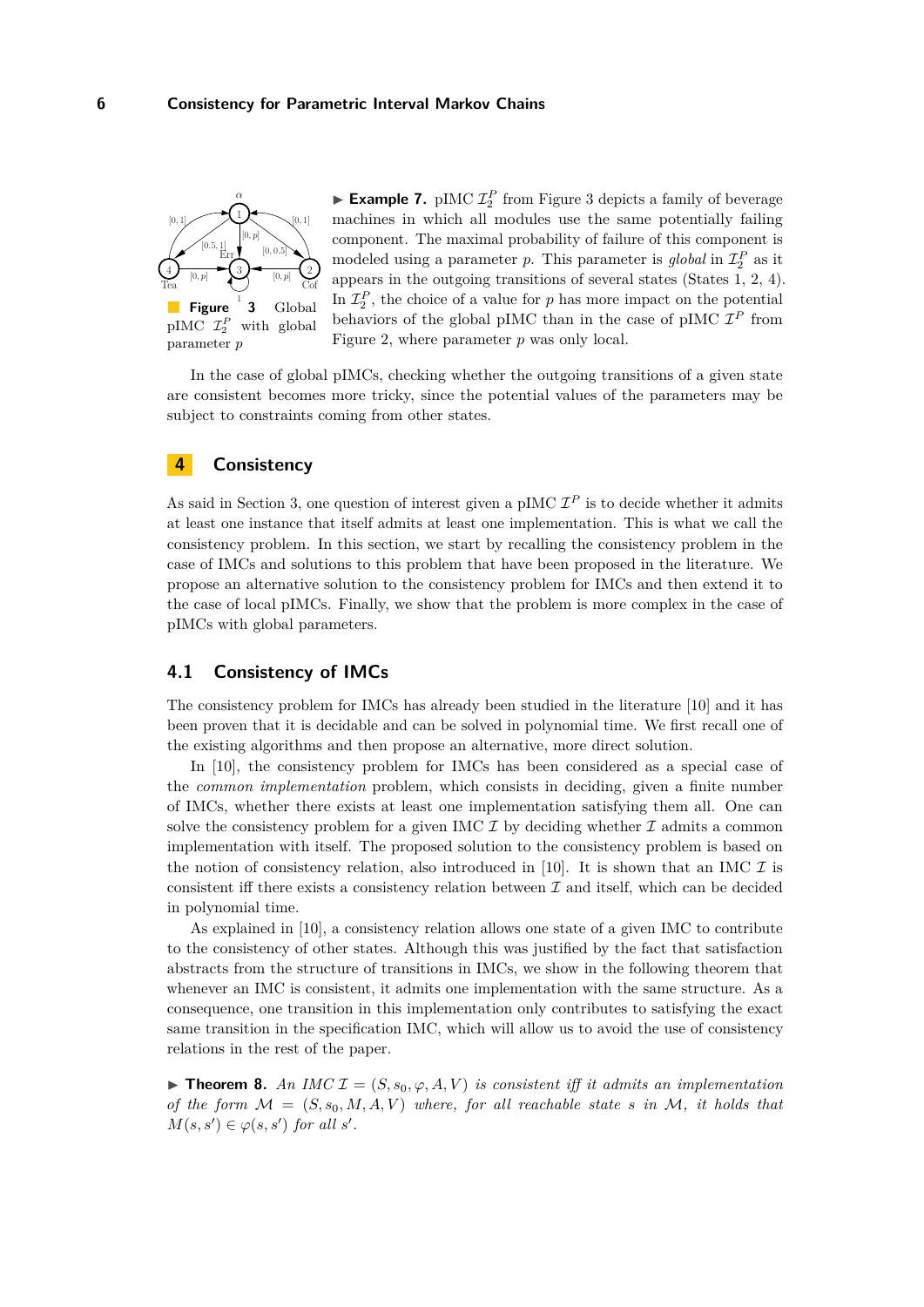The fact that a consistent IMC necessarily admits an implementation with the same structure implies that using a cross-product such as introduced in the notion of consistency relation in order to prove consistency is not necessary. Therefore, one does not need to search for local inconsistencies in  $S \times S$ , as is done in [\[10\]](#page-12-10), but only needs to check and avoid local inconsistencies on *S*.

We thus propose an alternative solution to the consistency problem for IMCs. Our solution is based on the notion of pruning. The aim of pruning is to detect and remove from a given structure all the states that cannot contribute to any of its implementations. Such states are called *inconsistent*. The algorithm we propose will follow the same principle: it will detect and propagate local inconsistencies (i.e. states whose transition intervals cannot be satisfied) through the state-space of the IMC until either the initial state is locally inconsistent – the IMC is thus inconsistent – or only consistent states are reachable, implying that the IMC is consistent. Because of Theorem [8,](#page-5-2) an implementation of the original IMC  $\mathcal I$  can be directly derived from its pruned version.

A pruning algorithm was also proposed in [\[10\]](#page-12-10), but it was based on the notion of consistency relation, therefore using the cross-products we are trying to avoid. In [\[10\]](#page-12-10), a quadratic number of iterations is needed in order to build the consistency relation, each iteration being itself quadratic in the number of states. A linear number of iterations is then needed in order to prune the consistency relation. In contrast, the algorithm we propose in the following only needs a linear number of iterations, each iteration being linear itself.

The pruning operator we propose is based on the notion of local state-consistency.

**▶ Definition 9.** Given an IMC  $\mathcal{I} = (S, s_0, \varphi, A, V)$ , a state  $s \in S$  is *locally consistent* if there exists a distribution  $\rho \in \text{Dist}(S)$  such that for all  $s' \in S$ ,  $\rho(s') \in \varphi(s, s')$ .

Being able to check whether a given state in an IMC is locally consistent is thus of paramount importance. Fortunately, this can be done quite easily: checking whether a state is locally consistent amounts to solving a set of linear inequations. Indeed, assuming that  $S = \{s_0, s_1, \ldots s_n\}$ , checking whether  $s_i \in S$  is consistent amounts to deciding whether the following system of inequations admits a solution.

$$
\exists x_0, \ldots x_n, x_0 + \ldots + x_n = 1 \land x_0 \in \varphi(s_i, s_0) \land \ldots \land x_n \in \varphi(s_i, s_n)
$$

In fact, one does not need to solve the system in order to decide whether it admits a solution. If  $\varphi$  contains intervals that are not well-formed, then  $s_i$  is trivially inconsistent. Otherwise, assuming all the intervals in  $\varphi$  are well-formed, then one only needs to check whether the sum of all lower endpoints is below 1 and whether the sum of all upper endpoints is above 1.

▶ **Proposition 10.** *Given an IMC*  $\mathcal{I} = (S, s_0, \varphi, A, V^I)$ , a state  $s \in S$  is locally consistent  $\inf_{s \in S} \varphi(s, s')$  *is well-formed for all s'*, and  $\sum_{s' \in S} \text{Low}(\varphi(s, s')) \leq 1 \leq \sum_{s' \in S} \text{Up}(\varphi(s, s'))$ .

Checking whether a state is locally consistent can thus be done in linear time. Once locally inconsistent states have been identified, they will be made unreachable in  $\mathcal I$  by iterating the following pruning operator  $\beta$ . In the following, we say that a state *s* of IMC  $\mathcal{I} = (S, s_0, \varphi, A, V^I)$  is *inconsistent* iff there is no implementation of  $\mathcal I$  in which *s* is satisfied. In practice, *s* is inconsistent iff it is locally inconsistent or there are transitions with non-zero probability leading from *s* to another inconsistent state *s*', i.e. such that  $0 \notin \varphi(s, s')$ . In order to keep track of inconsistent states that have already been processed, we equip IMCs with a marking function  $\lambda : S \to \{0,1\}$ . States *s* such that  $\lambda(s) = 1$  are inconsistent states that have already been identified and made unreachable in a previous iteration of *β*. The notion of satisfaction is not impacted by this marking function.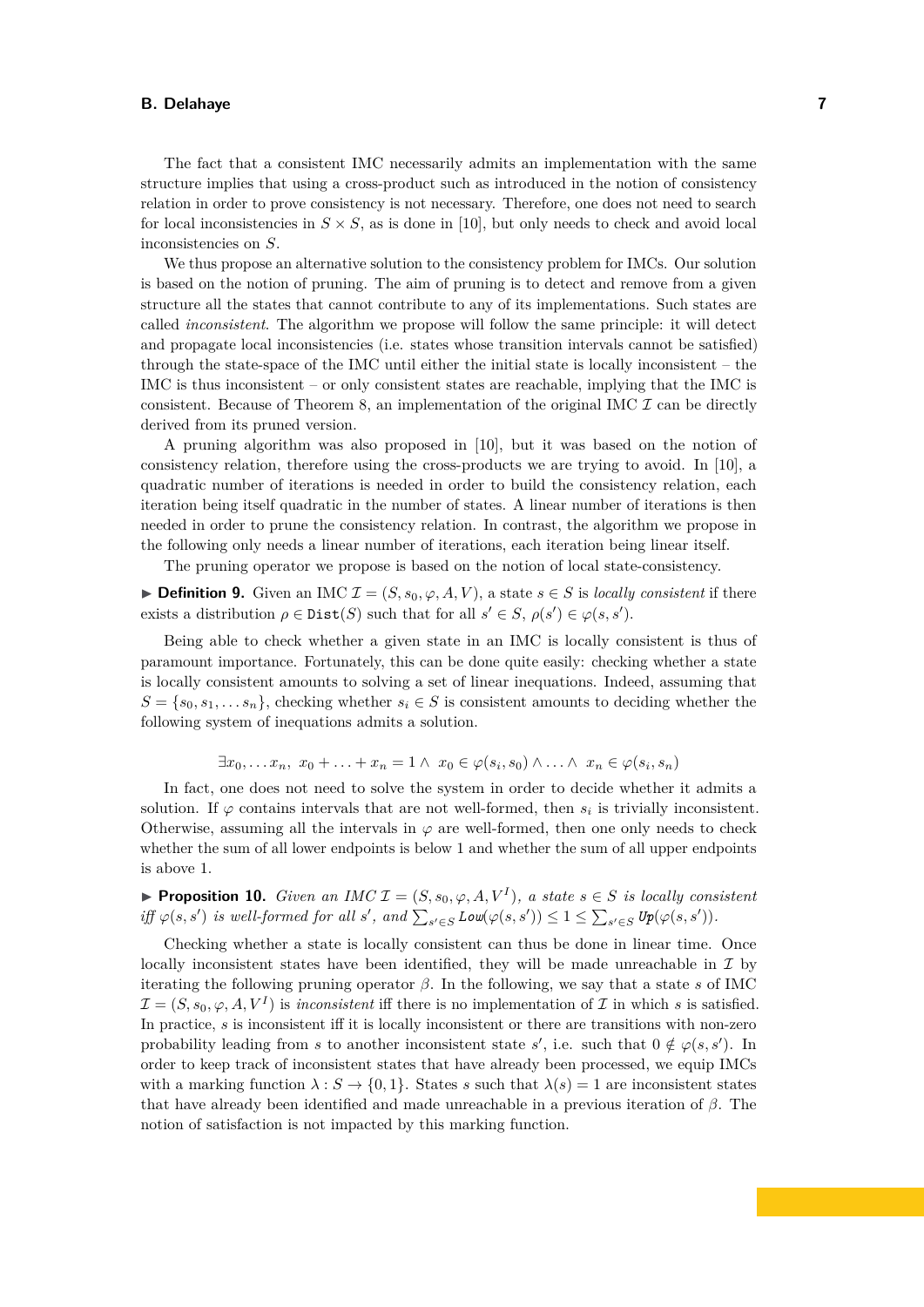<span id="page-7-2"></span><span id="page-7-1"></span>

<span id="page-7-3"></span>**Figure 4** Iterative application of the pruning operator *β* to IMC *I* until convergence

<span id="page-7-0"></span>**Definition 11** (Pruning operator  $\beta$  for IMCs). Let  $\mathcal{I} = (S, s_0, \varphi, A, V, \lambda)$  be an IMC. The pruning operator  $\beta$  is defined as follows.

- **1.** If  $\{s \in S \mid \lambda(s) = 0\}$  does not contain any locally inconsistent state or if  $\mathcal{I} = \bot$ , then  $\beta(\mathcal{I}) = \mathcal{I}.$
- **2.** Else, if  $s_0$  is locally inconsistent, then  $\beta(\mathcal{I}) = \bot$ .
- **3.** Otherwise, let  $s_i \in \{s \in S \mid \lambda(s) = 0\}$  be a new locally inconsistent state in  $\mathcal{I}$ . We then define  $\beta(\mathcal{I}) = (S, s_0, \varphi', A, V, \lambda')$ , with  $\lambda'(s_i) = 1$  and  $\lambda'(s) = \lambda(s)$  for all  $s \neq s_i$ ,  $\varphi'(s, s') = \varphi(s, s')$  if  $s' \neq s_i$ , and

<span id="page-7-4"></span>
$$
\varphi'(s, s_i) = \begin{cases} \varphi(s, s_i) & \text{if } \lambda(s) = 1 \\ [0, 0] & \text{if } \lambda(s) = 0 \text{ and } 0 \in \varphi(s, s_i) \\ \emptyset & \text{otherwise} \end{cases}
$$

As seen in the above definition, the pruning operator does not remove inconsistent states but makes them unreachable. When 0 is an allowed probability for incoming transitions, *β* enforces this choice by modifying the subsequent intervals to [0*,* 0]. When 0 is not allowed, then the only possibility is to modify the interval probabilities to  $\emptyset$ , which propagates local inconsistency to predecessors. The first application of  $\beta$  should always be done with an empty marking function, i.e. assigning 0 to all states.

Since pruning potentially propagates local inconsistencies to predecessor states, the pruning operator  $\beta$  has to be applied iteratively until it converges to a fixpoint. The IMC obtained in this fixpoint is either ⊥ or an IMC with no reachable locally inconsistent states (item 1 of Definition [11](#page-7-0) above). Since at least one inconsistent state is detected and made unreachable at each iteration (items 2 and 3 of Definition [11\)](#page-7-0), the number of iterations needed in order to converge is bounded by  $|S|$ . The complexity of applying pruning to  $\mathcal I$ until it converges is thus polynomial. The result of this iteration on IMC  $\mathcal I$  is written  $\beta^*(\mathcal I)$ in the rest of the document.

<span id="page-7-5"></span>**Find 12.** For all IMC  $\mathcal{I} = (S, s_0, \varphi, A, V)$  and marking function  $\lambda$  such that  $\lambda(s) = 0$ *for all*  $s \in S$ *, it holds that*  $[\beta^*((S, s_0, \varphi, A, V, \lambda))] = [\![\mathcal{I}]\!]$ *.* 

I **Example 13.** Figure [4](#page-7-1) illustrates the iteration of pruning operator *β* on an IMC. Consider IMC I from Figure [4a.](#page-7-2) Applying  $\beta$  on I consists in two steps: (1) searching for a locally inconsistent state in  $\mathcal{I}$ , and (2) modifying  $\mathcal{I}$  in order to make the selected locally inconsistent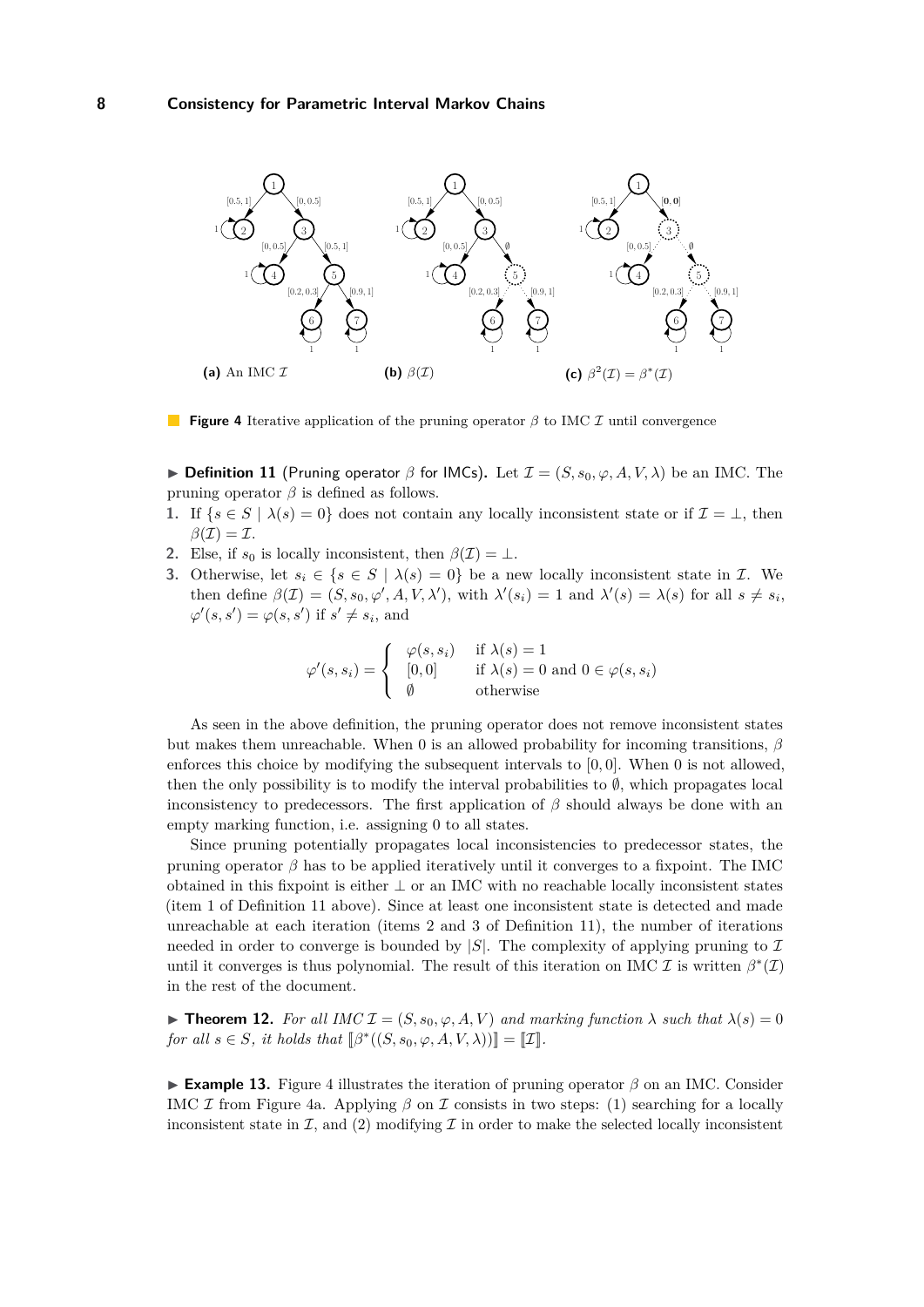<span id="page-8-0"></span>

**Figure 5** Global pIMC  $\mathcal{I}^P$  with global parameter p (left) and one of its implementations (right)

state unreachable. At first, the only locally inconsistent state in  $\mathcal I$  is State 5. As a consequence, applying *β* will either reduce all incoming interval transition probabilities to [0*,* 0] when 0 is already allowed or to  $\emptyset$  when this is not the case. The only incoming transition for State 5 is equipped with interval [0.5*,* 1], therefore it is replaced with  $\emptyset$ .  $\beta(\mathcal{I})$  is then depicted in Figure [4b.](#page-7-3) In the second iteration of *β*, State 3 is identified as locally inconsistent because it has an outgoing transition equipped with  $\emptyset$ . State 3 only has one incoming transition, which is equipped with interval  $[0, 0.5]$ . Since this interval contains 0, it is replaced with [0,0].  $\beta^2(\mathcal{I})$  is represented in Figure [4c.](#page-7-4) Since  $\beta^2(\mathcal{I})$  does not contain any reachable locally inconsistent state, the fixed point is reached and  $\beta^*(\mathcal{I}) = \beta^2(\mathcal{I})$ .

## **4.2 Consistency of pIMCs**

We now move to the setting of pIMCs. Recall that a pIMC  $\mathcal{I}^P$  is consistent iff it admits at least one consistent instance, i.e.  $\exists \mathcal{I}, \exists \mathcal{M} \mid \mathcal{M} \models \mathcal{I}$  and  $\mathcal{I} \models \mathcal{I}^P$ .

As we will see later, the difficulty of deciding whether a given pIMC  $\mathcal{I}^P$  is consistent highly depends on the nature of the parameters in  $\mathcal{I}^P$ . This is due to the fact that the notion of local state-consistency only makes sense for states whose transition probability intervals only contain local parameters. Indeed, in the case of global parameters, the local consistency of one state might be incompatible with the local consistency of another due to the incompatible choice of parameter valuations. In the following, we propose an intuitive and efficient solution for deciding whether a local pIMC is consistent. We then show that consistency is also decidable in the case of global parameters although the algorithm we propose is more complex.

<span id="page-8-1"></span>**Example 14.** Consider pIMC  $\mathcal{I}^P$  given on the left of Figure [5.](#page-8-0) Parameter p in  $\mathcal{I}^P$  is global as it affects outgoing transitions of States 1, 2 and 3. If one is checking local state-consistency, it looks like all states in  $\mathcal{I}^P$  are locally consistent. Indeed, outgoing transitions of State 1 can be satisfied with  $p = 0$ ; outgoing transitions of State 2 can be satisfied with  $p = 0$ ; and outgoing transitions of State 3 can be satisfied with  $p = 1$ . From a purely local point of view, it thus seems that  $\mathcal{I}^P$  is consistent. However, it also appears that State 2 requires that  $p \leq 0.4$  while State 3 requires that  $p \geq 0.5$ . One could therefore conclude that  $\mathcal{I}^P$  is inconsistent. Despite of this fact, we claim that  $\mathcal{I}^P$  is consistent: if p is set to 0, then we can reduce the transition interval from State 1 to State 3 to [0*,* 0], which makes State 3 unreachable. Therefore, one no longer needs to have  $p \geq 0.5$  and a correct implementation of  $\mathcal{I}^P$  can be found. Such an implementation is Given on the right of Figure [5.](#page-8-0)

**Consistency of local pIMCs.** In order to check consistency of local pIMCs, a similar algorithm to the one used for checking consistency of IMCs can be used. In fact, due to Theorem [8,](#page-5-2) one does not need to consider particular instances of  $\mathcal{I}^P$  in order to find out whether  $\mathcal{I}^P$  is consistent: since all instances of  $\mathcal{I}^P$  share the same structure,  $\mathcal{I}^P$  will be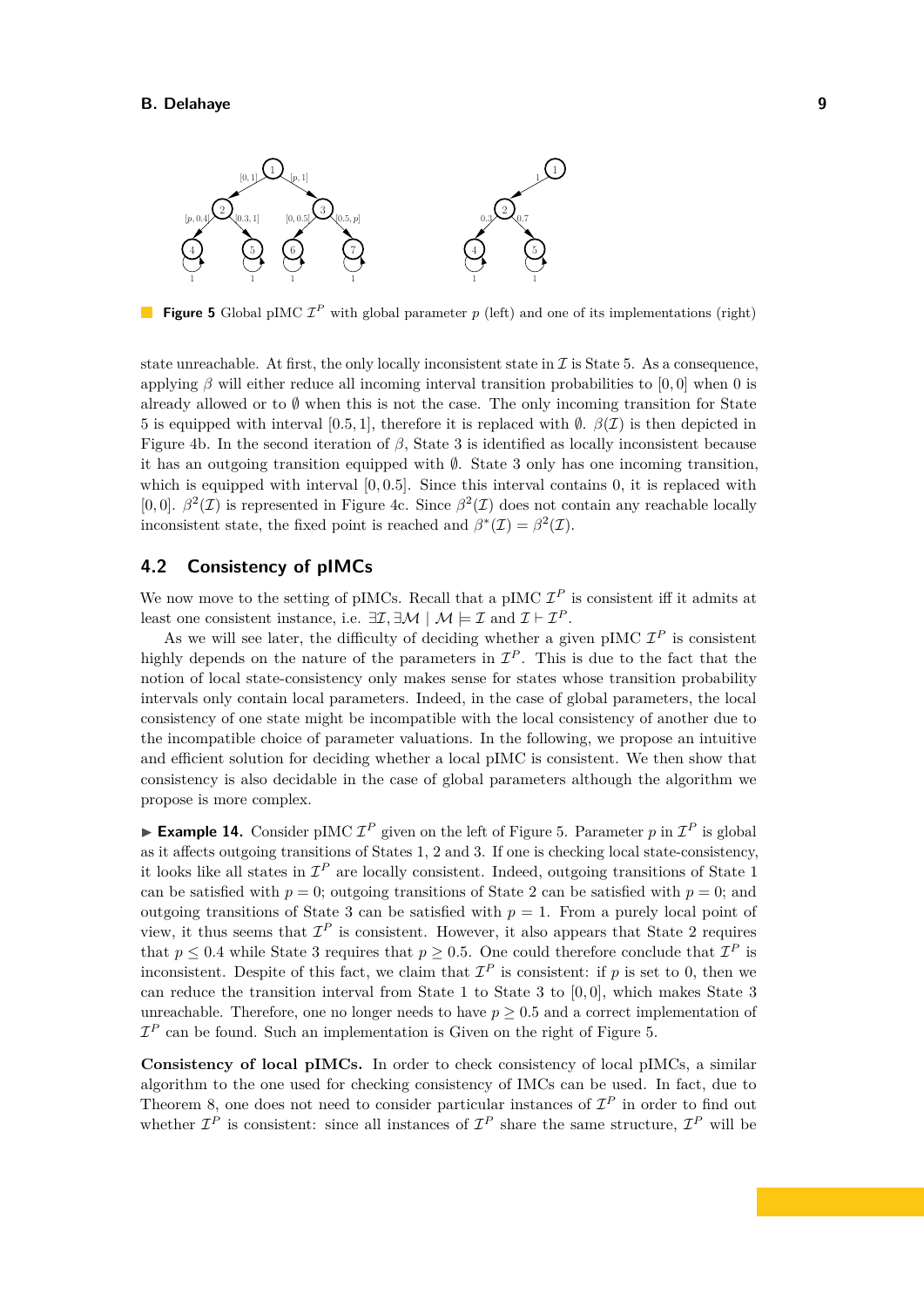consistent iff there exists an implementation that shares this structure. Since the notion of local state-consistency makes sense in the case of local pIMCs, we adapt the pruning algorithm presented in Section [4.1](#page-5-3) to local pIMCs.

Let  $\mathcal{I}^P = (S, s_0, \varphi_P, A, V, P)$  be a local pIMC and let  $s \in S$ . We write  $\text{param}(s) = \{p \in$  $P | \text{Range}(p) = \{s\} \}$  for the set of parameters appearing in the outgoing transition intervals of *s*. We then say that *s* is *locally consistent* iff there exists a valuation  $\psi$  over param(*s*) and a distribution  $\rho \in \text{Dist}(S)$  such that for all  $s' \in S$ ,  $\rho(s') \in \varphi_P(s, s')[p \leftarrow \psi(p)]$ . Recall that the only parameters potentially appearing in  $\varphi_P(s, s')$  are necessarily from param $(s)$ .

In a similar fashion to the case of IMCs, local consistency of state  $s_i \in S$  can be reduced to checking whether a system of inequations admits a solution. In order to facilitate presentation, we assume that  $S = \{s_1, \ldots, s_n\}$  and we use the parameters in param $(s_i)$  as variables taking values in [0*,* 1]. The system is then as follows:

$$
\sum_{j=1}^n \text{Low}(\varphi_P(s_i, s_j)) \le 1 \land \sum_{j=1}^n \text{Up}(\varphi_P(s_i, s_j)) \ge 1 \land \text{Low}(\varphi_P(s_i, s_1)) \le \text{Up}(\varphi_P(s_i, s_2))
$$
  

$$
\land \dots \land \text{Low}(\varphi_P(s_i, s_n)) \le \text{Up}(\varphi_P(s_i, s_n))
$$

In this system, the first two inequations reflect the definition of local state-consistency while the other inequations ensure that all the intervals expressed using parameters are well-formed. In the case of IMCs, we were able to remove this check by assuming beforehand that our IMCs were well-formed. In the case of pIMCs, we cannot assume the same as well-formedness will depend on the actual value given to parameters. Nevertheless, solving such a system of inequations can be done in polynomial time w.r.t. |*S*| and |*P*|.

We now propose a pruning algorithm for local pIMCs based on the notion of local state-consistency. The outline of this algorithm is similar to the algorithm for IMCs, and only the modification of interval probabilities following the discovery of a new locally inconsistent state  $s_i$  is slightly modified: We start by identifying the set of parameters appearing as the lower bound of a transition interval leading to  $s_i$  and then enforce the value of these parameters to be 0 in order to be able to make  $s_i$  unreachable. Formally, we write  $\text{entorce}(s_i) = \{p \in P \mid \exists s \in S, p = \text{Low}(\varphi_P(s, s_i))\}$  for this set of parameters. As for IMCs, we use a marking function  $\lambda : S \to \{0,1\}$  in order to keep track of locally inconsistent states that have already been processed. The notions of instantiation and satisfaction are not impacted by this marking function.

<span id="page-9-0"></span>**Definition 15** (Pruning operator  $\beta$  for pIMCs). Let  $\mathcal{I}^P = (S, s_0, \varphi_P, A, V, P, \lambda)$  be a pIMC. The pruning operator *β* for pIMCs is defined as follows.

- **1.** If  $\{s \in S \mid \lambda(s) = 0\}$  does not contain any locally inconsistent state or if  $\mathcal{I}^P = \bot$  then  $\beta(\mathcal{I}^P) = (\mathcal{I}^P).$
- **2.** Else, if  $s_0$  is locally inconsistent, then  $\beta(\mathcal{I}^P) = \bot$ .
- **3.** Otherwise, let  $s_i \in \{s \in S \mid \lambda(s) = 0\}$  be a new locally inconsistent state in  $\mathcal{I}^P$ . We then define  $\beta(\mathcal{I}^P) = (S, s_0, \varphi'_P, A, V, P, \lambda'),$  with  $\lambda'(s_i) = 1$  and  $\lambda'(s) = \lambda(s)$  for all  $s \neq s_i$ ,  $\varphi'_{P}(s, s') = \varphi_{P}(s, s')$ [enforce $(s_i) \leftarrow 0$ ] if  $s' \neq s_i$ , and

$$
\varphi'_P(s, s_i) = \begin{cases} \varphi_P(s, s_i) [\text{enforce}(s_i) \leftarrow 0] \text{ if } \lambda(s) = 1 \\ [0, 0] \text{ if } \lambda(s) = 0 \text{ and } \varphi_P(s, s_i) [\text{enforce}(s_i) \leftarrow 0] = [0, .] \\ \emptyset \text{ otherwise} \end{cases}
$$

As for IMCs, the pruning operator  $\beta$  for pIMCs propagates local inconsistencies to predecessor states. Therefore, *β* has to be applied iteratively until a fixpoint if reached. The pIMC obtained in this fixpoint is either ⊥ or a pIMC with no reachable locally inconsistent state (item 1 of Definition [15\)](#page-9-0). Since at least one inconsistent state is identified and made unreachable at each iteration (items 2 and 3 of Definition [15\)](#page-9-0), the number of iterations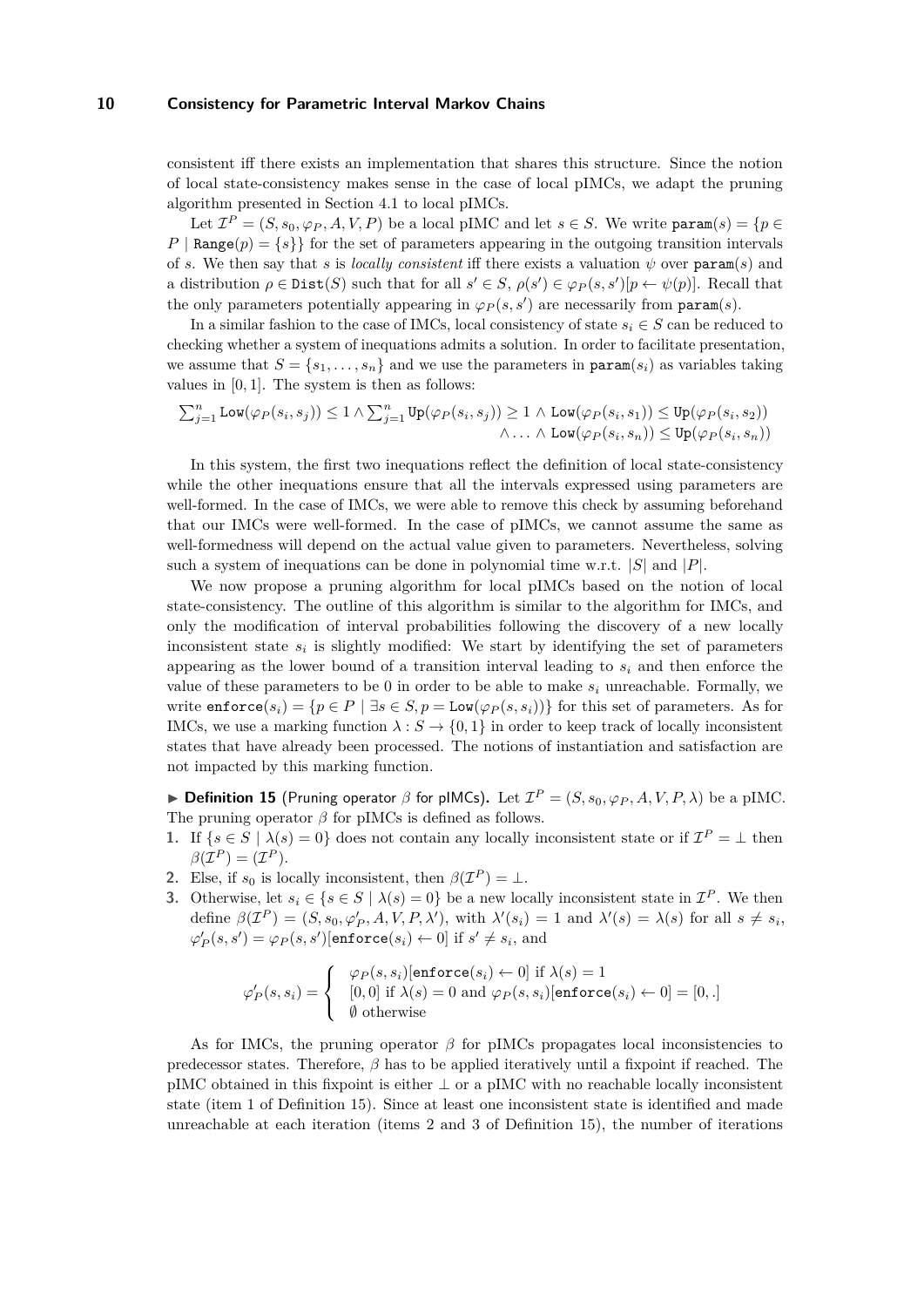<span id="page-10-0"></span>

**Figure 6** Iterative application of the pruning operator to pIMC  $\mathcal{I}^P$  (left) until convergence (right)

needed in order to converge is bounded by |*S*|. Therefore, the complexity of applying pruning to a given local pIMC until convergence is polynomial in |*S*| and |*P*|. The result of this iteration on pIMC  $\mathcal{I}^P$  is written  $\beta^*(\mathcal{I}^P)$ .

► **Example 16.** Figure [6](#page-10-0) illustrates the pruning operator for local pIMCs. Consider local  $pIMC$   $\mathcal{I}^P$  given in the left of Figure [6.](#page-10-0) We start by searching for locally inconsistent states in  $\mathcal{I}^P$ : State 3 is chosen. The first application of pruning operator  $\beta$  will therefore try to make State 3 unreachable by forcing all incoming transition intervals to [0*,* 0]. This can only be done if either 0 is already the lower bound of the incoming interval or if a parameter *p* is the lower bound of the incoming interval and *p* can be forced to 0 throughout the whole pIMC. In  $\mathcal{I}^P$ , State 3 only has one incoming transition, which is equipped with interval  $[p, 1]$ . Parameter *p* is thus forced to 0 in all other transitions and the incoming interval to State 3 is reduced to [0,0]. The result  $\beta(\mathcal{I}^P)$  is given in the right of Figure [6.](#page-10-0) Since there are no more locally inconsistent states in  $\beta(\mathcal{I}^P)$ , we have  $\beta^*(\mathcal{I}^P) = \beta(\mathcal{I}^P)$ .

We now show that the result of iterating  $\beta$  on a given pIMC  $\mathcal{I}^P$  is a pIMC with the same set of implementations as I *P* .

<span id="page-10-1"></span>**Find 17.** For all local pIMC  $\mathcal{I}^P = (S, s_0, \varphi_P, A, V, P)$  and marking function  $\lambda$ *such that*  $\lambda(s) = 0$  *for all*  $s \in S$ *, it holds that for all MC M, M*  $\models$  *I*<sup>*P*</sup> *iff* M  $\models$  $\beta^*((S, s_0, \varphi_P, A, V, P, \lambda)).$ 

**Consistency of global pIMCs.** Unfortunately, the pruning algorithm we propose above cannot be ported to the setting of global pIMCs. Indeed, as illustrated in Example [14,](#page-8-1) the notion of local state consistency does not make sense in this setting, as restrictions on the values of parameters given by the local consistency of a given state can impact the local consistency of another. Nevertheless, consistency of global pIMCs is decidable: one can derive another, more complex, pruning algorithm from the one proposed in Definition [15.](#page-9-0) Since this algorithm is not optimal and only serves to prove decidability, we only present the outline of the algorithm without going into too much details.

Since fixing the value of given parameters may impact several states, we propose to group states that share given parameters and check inter-consistency of this group of states instead of local consistency of all states taken separately. We thus define groups of states that share parameters and propose a system of inequations that will decide whether this group of states is *inter-consistent*. Formally, given global pIMC  $\mathcal{I}^P = (S, s_0, \varphi_P, A, V, P)$ and states  $s_1, s_2 \in S$ , we say that  $s_1$  and  $s_2$  are inter-dependent, written  $s_1 \leftrightarrow s_2$  iff either  $\text{param}(s_1) \cap \text{param}(s_2) \neq \emptyset$  or there exists  $s_3$  such that  $s_1 \leftrightarrow s_3$  and  $s_3 \leftrightarrow s_2$ . The groups of states we consider for the new notion of *inter-consistency* will thus be equivalence classes under  $\leftrightarrow$ .

Given such an equivalence class  $\bar{s}$ , we say that  $\bar{s}$  is inter-consistent iff the system of inequations consisting of all inequations for local consistency of all states in *s* admits a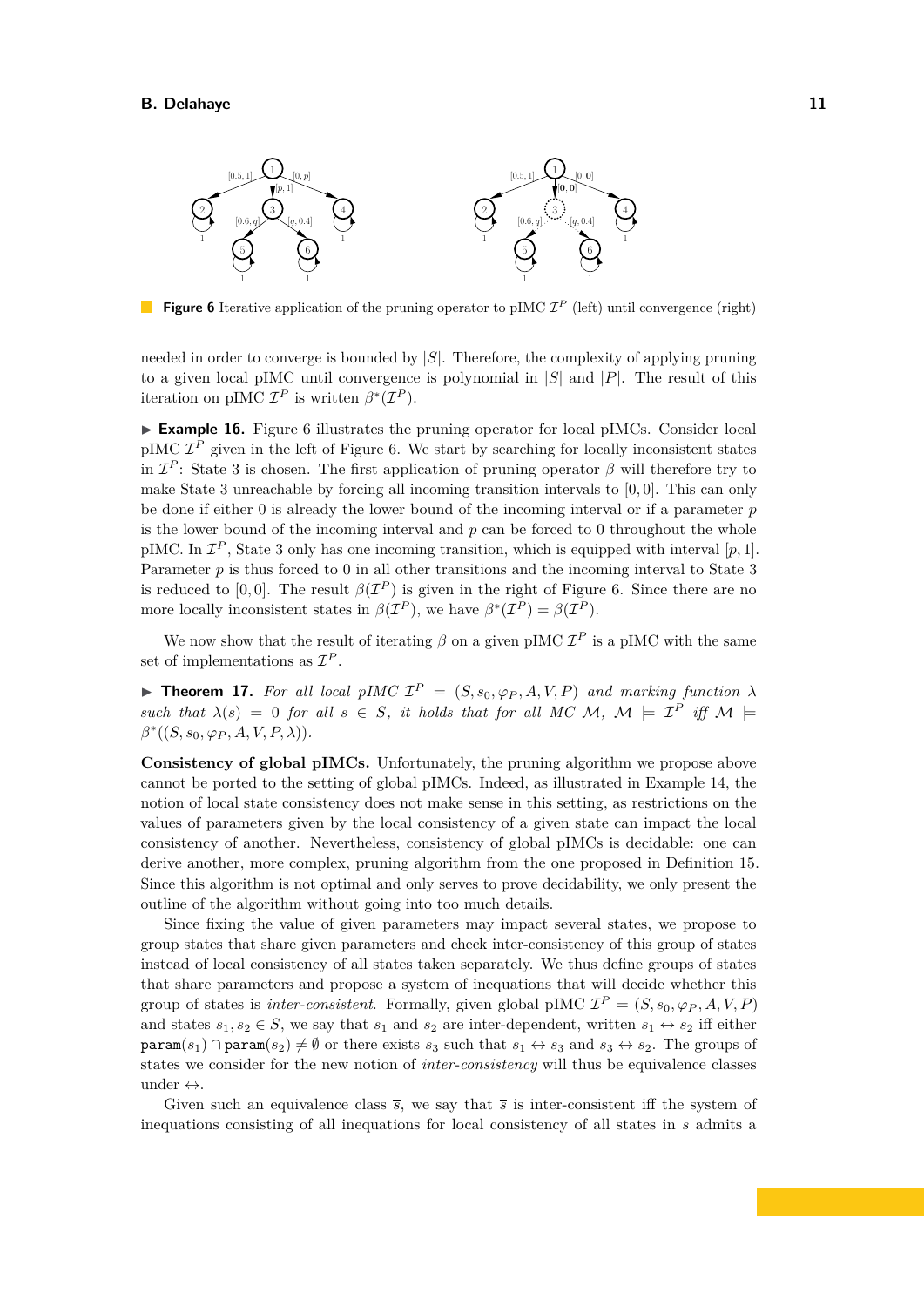solution. When  $\bar{s}$  is **not** inter-consistent, the pruning algorithm will nondeterministically choose one of the states in *s*, try to make it unreachable as in Definition [15](#page-9-0) and mark it. From this point, if pruning goes on until  $\mathcal{I}^P$  is proven consistent, then we can conclude positively. However, if the initial state is ultimately proven inconsistent, then we cannot conclude and the algorithm will backtrack and try making another state from *s* unreachable instead until all possible combinations of states in *s* have been considered. Only then can we conclude that  $\mathcal{I}^P$  is inconsistent. Since there are only finitely many combinations of states in *S*, the algorithm will ultimately converge and allow deciding whether global pIMC  $\mathcal{I}^P$  is consistent.

# **5 Concluding remarks**

In this paper, we have introduced the new formalism of parametric Interval Markov Chains, that extends Interval Markov Chains by allowing the use of parameters as lower or upper bounds to the interval probabilities of transitions. We have also shown that the consistency problem is decidable for pIMCs and proposed an efficient algorithm for checking consistency of pIMCs with local parameters only. While we limit ourselves to intervals where parameters can only appear as lower or upper bound, our work can be directly extended to intervals with linear expressions over parameters and constants. In fact, this change does not impact any of the proposed solutions for local or global pIMCs : the systems of inequations we propose for deciding local or inter-consistency and the subsequent pruning algorithms remain unchanged.

The first direction for future work is to design better-suited algorithms for solving the consistency problem in the case of global pIMCs. Our second direction for future work is to consider other problems of interest for pIMCs, e.g. parameter synthesis with respect to some optimality criterion such as reachability. Finally, as has been argued in the literature, IMCs are quite limited as a specification theory as they are not closed under compositional operators such as parallel composition or conjunction. Therefore, we plan to extend our reasoning to more expressive specification theories such as Constraint Markov Chains [\[6\]](#page-11-0) or Abstract Probabilistic Automata [\[9\]](#page-12-1).

#### **References**

- <span id="page-11-7"></span>**1** É. André, L. Fribourg, and J. Sproston. An extension of the inverse method to probabilistic timed automata. *Formal Methods in System Design*, (2):119–145, 2013.
- <span id="page-11-1"></span>**2** R. Barbuti, F. Levi, P. Milazzo, and G. Scatena. Probabilistic model checking of biological systems with uncertain kinetic rates. *Theor. Comput. Sci.*, 419(0):2 – 16, 2012.
- <span id="page-11-5"></span>**3** N. Bertrand and P. Fournier. Parameterized verification of many identical probabilistic timed processes. In *FSTTCS*, volume 24 of *LIPIcs*, pages 501–513, 2013.
- <span id="page-11-6"></span>**4** N. Bertrand, P. Fournier, and A. Sangnier. Playing with probabilities in reconfigurable broadcast networks. In *FoSSaCS*, volume 8412 of *LNCS*, pages 134–148. Springer, 2014.
- <span id="page-11-2"></span>**5** F. Biondi, A. Legay, B.F. Nielsen, and A. Wasowski. Maximizing entropy over markov processes. In *LATA*, volume 7810 of *LNCS*, pages 128–140. Springer, 2013.
- <span id="page-11-0"></span>**6** B. Caillaud, B. Delahaye, K.G. Larsen, A. Legay, M.L. Pedersen, and A. Wasowski. Constraint markov chains. *Theor. Comput. Sci.*, 412(34):4373–4404, 2011.
- <span id="page-11-4"></span>**7** N. Chamseddine, M. Duflot, L. Fribourg, C. Picaronny, and J. Sproston. Computing expected absorption times for parametric determinate probabilistic timed automata. In *QEST*, pages 254–263. IEEE Computer Society, 2008.
- <span id="page-11-3"></span>**8** C. Daws. Symbolic and parametric model checking of discrete-time Markov chains. In *ICTAC*, volume 3407 of *LNCS*, pages 280–294. Springer, 2004.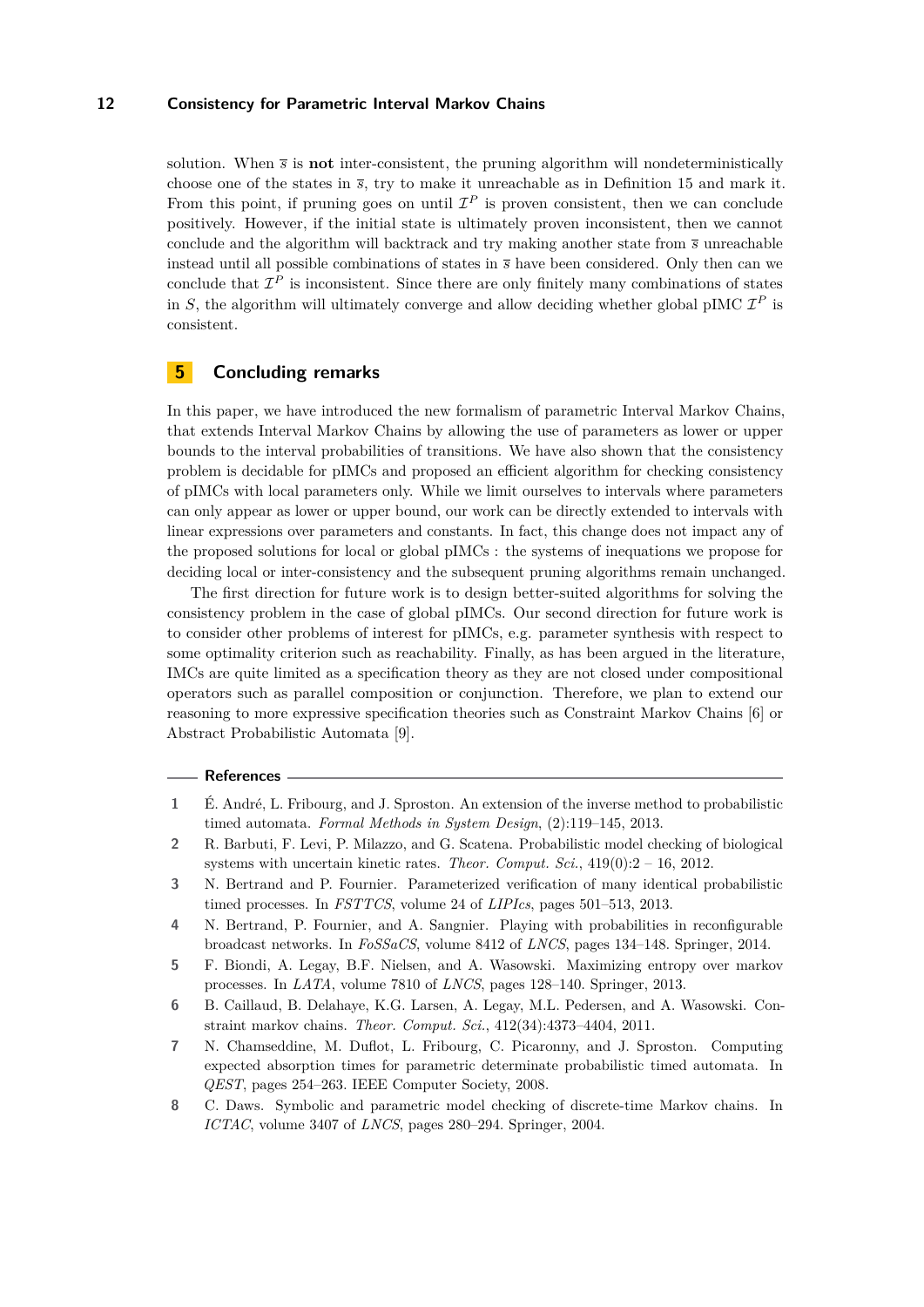- <span id="page-12-1"></span>**9** B. Delahaye, J-P. Katoen, K.G. Larsen, A. Legay, M.L. Pedersen, F. Sher, and A. Wasowski. Abstract probabilistic automata. *Inf. Comput.*, 232:66–116, 2013.
- <span id="page-12-10"></span>**10** B. Delahaye, K.G. Larsen, A. Legay, M.L. Pedersen, and A. Wasowski. Consistency and refinement for interval markov chains. *J. Log. Algebr. Program.*, 81(3):209–226, 2012.
- <span id="page-12-4"></span>**11** L.M. Ferrer Fioriti, E.M. Hahn, H. Hermanns, and B. Wachter. Variable probabilistic abstraction refinement. In *ATVA*, volume 7561 of *LNCS*, pages 300–316. Springer, 2012.
- <span id="page-12-2"></span>**12** R. Gori and F. Levi. An analysis for proving probabilistic termination of biological systems. *Theor. Comput. Sci.*, 471(0):27 – 73, 2013.
- <span id="page-12-7"></span>**13** E.M. Hahn, T. Han, and L. Zhang. Synthesis for PCTL in parametric Markov decision processes. In *NSFM*, volume 6617 of *LNCS*, pages 146–161. Springer, 2011.
- <span id="page-12-9"></span>**14** E.M. Hahn, H. Hermanns, B. Wachter, and L. Zhang. PARAM: A model checker for parametric Markov models. In *CAV*, volume 6174 of *LNCS*, pages 660–664. Springer, 2010.
- <span id="page-12-8"></span>**15** E.M. Hahn, H. Hermanns, and L. Zhang. Probabilistic reachability for parametric Markov models. *Software Tools for Technology Transfer*, 13(1):3–19, 2011.
- <span id="page-12-0"></span>**16** B. Jonsson and K.G. Larsen. Specification and refinement of probabilistic processes. In *LICS*, pages 266–277. IEEE Computer, 1991.
- <span id="page-12-5"></span>**17** R. Lanotte, A. Maggiolo-Schettini, and A. Troina. Decidability results for parametric probabilistic transition systems with an application to security. In *SEFM*, pages 114–121. IEEE Computer Society, 2004.
- <span id="page-12-6"></span>**18** R. Lanotte, A. Maggiolo-Schettini, and A. Troina. Parametric probabilistic transition systems for system design and analysis. *Formal Aspects of Computing*, 19(1):93–109, 2007.
- <span id="page-12-3"></span>**19** K. Sen, M. Viswanathan, and G. Agha. Model-checking markov chains in the presence of uncertainties. In *TACAS*, volume 3920 of *LNCS*, pages 394–410. Springer, 2006.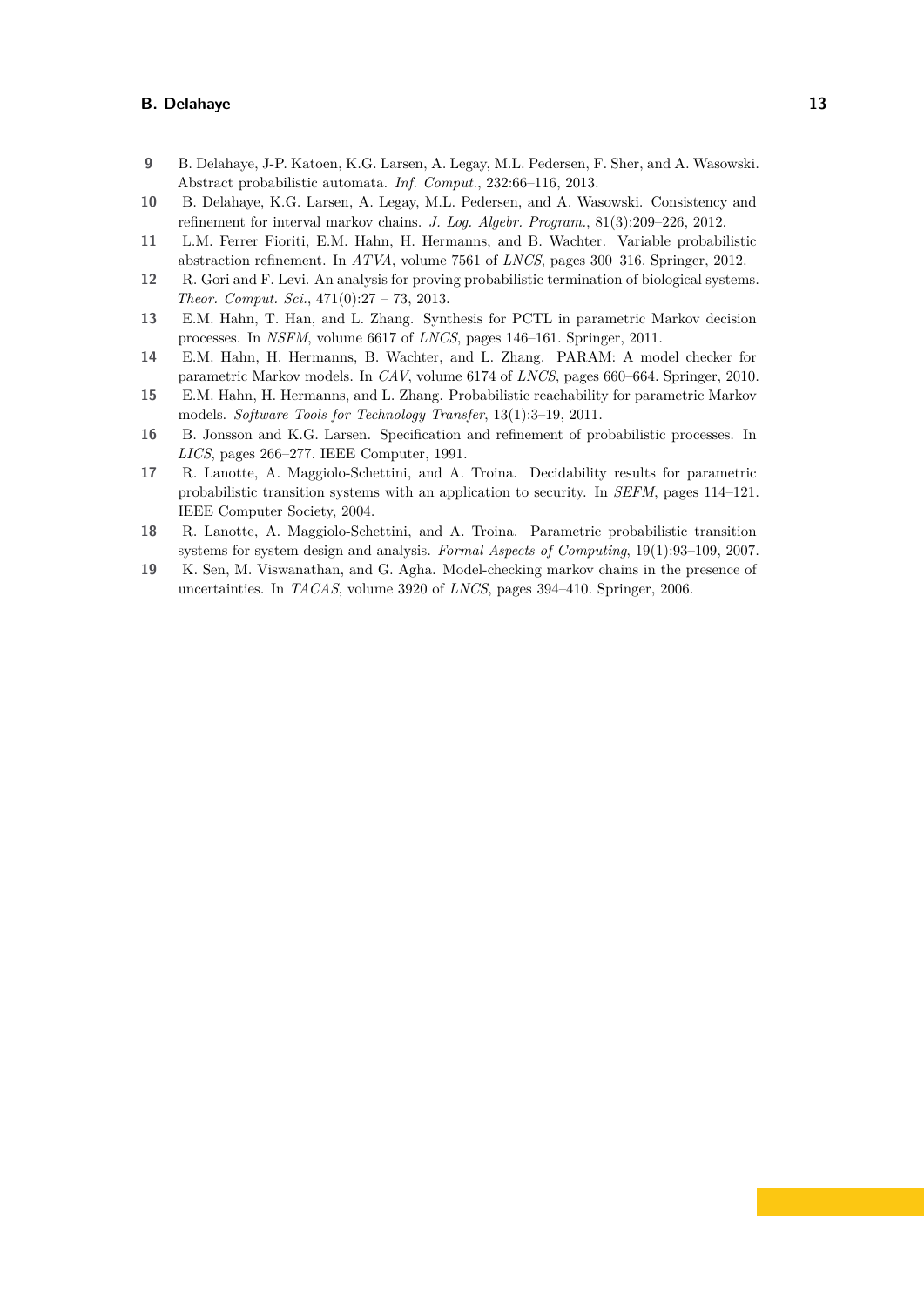# **A Proof of Theorem [8](#page-5-2)**

An IMC  $\mathcal{I} = (S, s_0, \varphi, A, V)$  is consistent iff it admits an implementation of the form  $\mathcal{M} = (S, s_0, M, A, V)$  where, for all reachable state *s* in M, it holds that  $M(s, s') \in \varphi(s, s')$ for all  $s'$ .

**Proof.** Let  $\mathcal{I} = (S, s_0, \varphi, A, V)$  be an IMC. One direction of this theorem is trivial: if  $\mathcal{I}$ admits an implementation of the form  $\mathcal{M} = (S, s_0, M, A, V)$  where, for all reachable state *s* in M, it holds that  $M(s, s') \in \varphi(s, s')$  for all *s*', then *I* is consistent. We now prove the other direction.

Assume that  $\mathcal I$  is consistent and let  $\mathcal M' = (T, t_0, M', A, V')$  be a MC such that  $\mathcal M' \models \mathcal I$ with satisfaction relation  $\mathcal{R}$ . From  $\mathcal{M}'$ , we build a new implementation of  $\mathcal I$  of the desired form. Let  $f : S \to T$  be a function that associates to each state of  $\mathcal I$  one of the states in  $\mathcal M'$ contributing to its satisfaction, if any. Formally, *f* is such that for all  $s \in S$ , if  $f(s)$  is defined, then  $(f(s), s) \in \mathcal{R}$ . Let  $\delta_{(f(s), s)}$  be the function given by  $\mathcal R$  (item 2 of Definition [3\)](#page-2-0). We now define the desired implementation  $\mathcal{M} = (S, s_0, M, A, V)$ . Let  $S' = \{s \in S \mid \exists t \in T, (t, s) \in \mathcal{R}\},$  $S'' = S \setminus S'$  and

$$
M(s, s') = \begin{cases} \sum_{t \in T} \delta_{f(s), s}(t)(s') \cdot M'(f(s), t) & \text{if } s \in S' \\ 0 & \text{if } s \in S'' \end{cases}
$$

We observe that, by definition of R we have  $M(s, s') \in \varphi(s, s')$  for all  $(s, s') \in S' \times S$ . Moreover, whenever  $M(s, s') > 0$ , there exists at least one state  $t \in T$  such that  $\delta_{f(s),s}(t)(s') > 0$ 0 and  $M'(f(s), t) > 0$ . Therefore, by definition of  $\delta$ , we have  $(t, s') \in \mathcal{R}$  and thus  $s' \in S'$ . It thus follows that only states from  $S'$  can be reachable in  $M$ .

Consider the identity relation  $\mathcal{R}'$  over *S'* and let  $(s, s) \in \mathcal{R}'$ . Let  $\delta' : S \to (S \to [0, 1])$  be such that  $\delta'(s')(s'') = 1$  whenever  $s' \in S'$  and  $s'' = s'$ , and 0 otherwise.

- Let  $s' \in S$  be such that  $M(s, s') > 0$ . By construction, we have  $s' \in S'$  and thus  $\delta'(s')$  is a distribution on *S*.
- Let  $s' \in S$  and consider  $\sum_{s'' \in S} M(s, s'') \cdot \delta(s'')(s')$ .
	- If  $s' \notin S'$ , then  $\sum_{s'' \in S} M(s, s'') \cdot \delta'(s'') = 0$  and we know by R that  $0 \in \varphi(s, s')$ (because there is no  $t \in T$  such that  $\delta(t)(s') > 0$ ).
	- Otherwise, we have  $\sum_{s'' \in S} M(s, s'') \cdot \delta'(s'') = M(s, s') \in \varphi(s, s')$
- For all  $s', s'' \in S$  such that  $\delta'(s')(s'') > 0$ , we have  $s' = s''$  and  $s' \in S'$ , therefore  $(s', s'') \in \mathcal{R}'.$

We conclude that  $\mathcal{R}'$  is a satisfaction relation between  $\mathcal M$  and  $\mathcal I$ . Moreover, we know by construction that  $(t_0, s_0) \in \mathcal{R}$ , thus  $s_0 \in S'$ . John Paris, John Paris, John Paris, John Paris, John Paris, John Paris, John Paris, John Paris, John Paris,

## **B Proof of Theorem [12](#page-7-5)**

For all IMC  $\mathcal{I} = (S, s_0, \varphi, A, V)$  and marking function  $\lambda$  such that  $\lambda(s) = 0$  for all  $s \in S$ , it holds that  $[\![\beta^*((S, s_0, \varphi, A, V, \lambda))] = [\![\mathcal{I}]\!]$ .

**Proof.** Let  $\mathcal{I} = (S, s_0, \varphi, A, V)$  be an IMC and let  $\lambda$  be a Marking function such that  $\lambda(s) = 0$ for all  $s \in S$ . Let  $\mathcal{I}' = (S, s_0, \varphi', A, V, \lambda') = \beta^n((S, s_0, \varphi, A, V, \lambda))$  for some  $n \in \mathbb{N}$ . We show that for all MC M, we have  $M \models \mathcal{I}' \iff M \models \beta(\mathcal{I}')$ .

If  $\{s \in S \mid \lambda'(s) = 0\}$  does not contain any inconsistent state or if  $s_0$  is inconsistent, then the result is trivial. We thus assume that an inconsistent state  $s_i \in \{s \in S \mid \lambda'(s) = 0\}$  is found and made unreachable by *β*.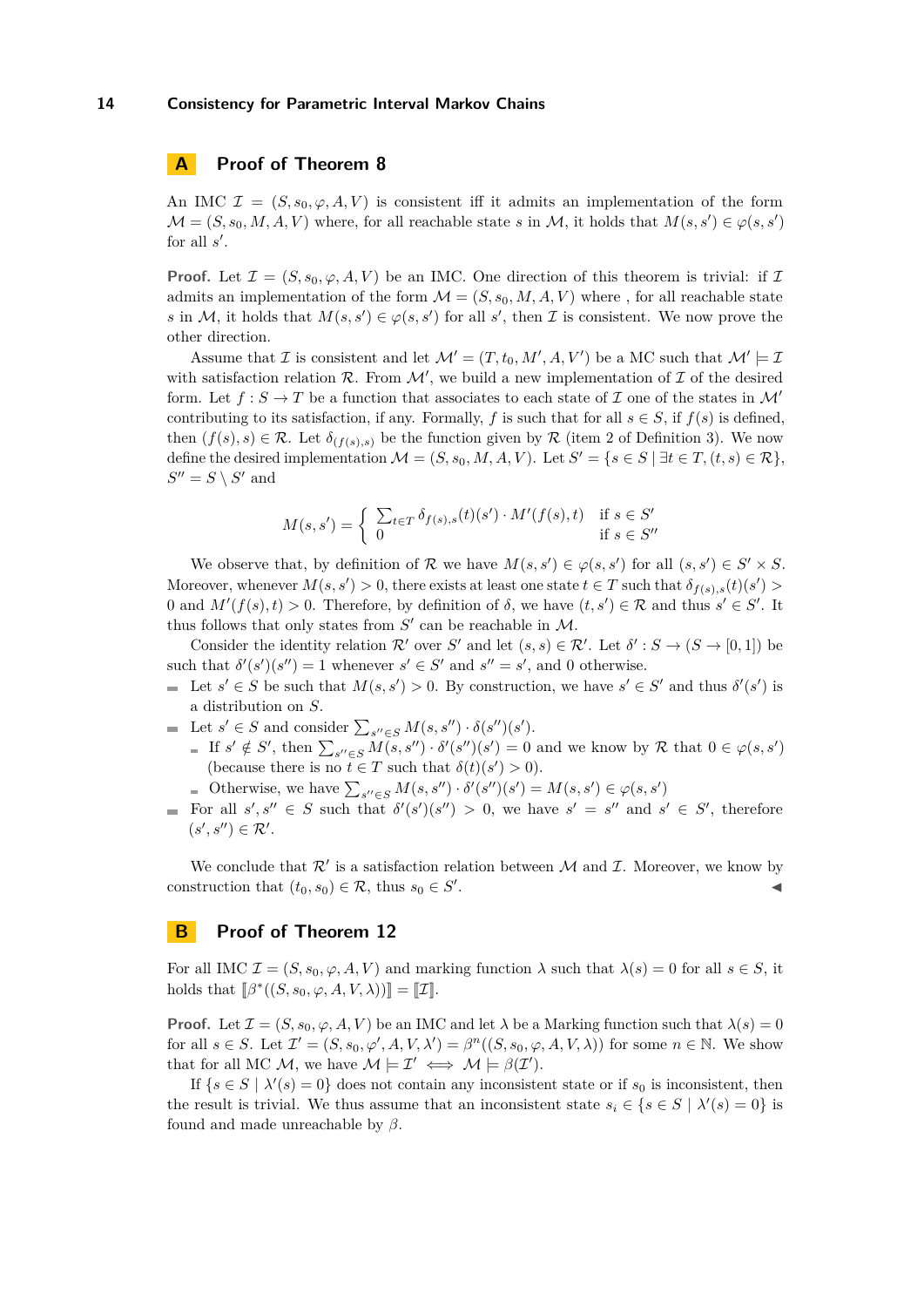We start by observing that, by construction, all states  $s \in S$  such that  $\lambda'(s) = 1$  are such that for all  $s' \in S$  with  $\lambda(s') = 0$ , we have either  $\varphi'(s', s) = [0, 0]$  or  $\varphi'(s', s) = \emptyset$ .

 $\Rightarrow$ . Let  $\mathcal{M} = (T, t_0, M, A, V^M)$  be a MC such that  $\mathcal{M} \models \mathcal{I}'$ . Let R be the associated satisfaction relation. We show that R is still a satisfaction relation between M and  $\beta(\mathcal{I}')$  =  $(S, s_0, \varphi'', A, V, \lambda'').$ 

Let  $(t, s) \in \mathcal{R}$ .

- Since  $\beta$  has no effect on valuations, we still have  $V^M(t) = V(s)$ .
- Let  $\delta: T \to (S \to [0,1])$  be the function given by R. By construction, it holds that **1.** for all  $t' \in T$  such that  $M(t, t') > 0$ ,  $\delta(t')$  is a distribution on *S*, **2.** for all  $s' \in S$ , we have  $\left(\sum_{t' \in T} M(t, t') \cdot \delta(t')\right) \in \varphi'(s, s')$ , and **3.** for all  $t' \in T$  and  $s' \in S$ , if  $\delta(t')(s') > 0$ , then  $(t', s') \in \mathcal{R}$ .

Items 1 and 3 are not impacted by  $\beta$ . We now show that item 2 still holds.

For all  $s' \in S$  such that  $s' \neq s_i$ , we have  $\varphi''(s, s') = \varphi'(s, s')$  and Item 2 still holds. Furthermore, since  $s_i$  is inconsistent in  $\mathcal{I}'$ , we necessarily have that for all  $t' \in T$ ,  $(t', s_i) \notin \mathcal{R}$ , and thus  $\delta(t')(s_i) = 0$ . Therefore, we have  $\left(\sum_{t' \in T} M(t, t') \cdot \delta(t')(s_i)\right) = 0$ .

- If *s* is such that  $0 \in \varphi'(s, s_i)$ , then we still have  $0 \in \varphi''(s, s_i)$  since  $\varphi''(s, s_i)$  is either  $\varphi'(s, s_i)$  or  $[0, 0]$ .
- Otherwise, if  $0 \notin \varphi'(s, s_i)$ , then we have  $\left(\sum_{t' \in T} M(t, t') \cdot \delta(t')(s')\right) \notin \varphi'(s, s')$ , which is a contradiction w.r.t. the definition of R. As a consequence, there exists no  $t \in T$  such that  $(t, s) \in \mathcal{R}$  and the modification of  $\varphi'(s, s_i)$  into  $\varphi''(s, s_i) = \emptyset$  has no consequence on item 2.

Finally, R is still a satisfaction relation between M and  $\beta(\mathcal{I}')$  and therefore  $\mathcal{M} \models \beta(\mathcal{I}')$ .

 $\Leftarrow$ . Let  $\mathcal{M} = (T, t_0, M, A, V^M)$  be a MC such that  $\mathcal{M} \models \beta(\mathcal{I}') = (S, s_0, \varphi'', A, V, \lambda'')$ . Let  $\mathcal{R}$ be the associated satisfaction relation. We show that  $R$  is also a satisfaction relation between  $\mathcal M$  and  $\mathcal I'.$ 

Let  $(t, s) \in \mathcal{R}$ .

 $(t, s) \in \mathcal{R}$  and  $0 \notin \varphi'(s, s_i)$ .

- Since  $\beta$  has no effect on valuations, we have  $V^M(t) = V(s)$ .  $\sim$
- $\blacksquare$  Let  $\delta: T \to (S \to [0,1])$  be the function given by R. By construction, it holds that **1.** for all  $t' \in T$  such that  $M(t, t') > 0$ ,  $\delta(t')$  is a distribution on *S*,
	- **2.** for all  $s' \in S$ , we have  $\left(\sum_{t' \in T} M(t, t') \cdot \delta(t')(\mathbf{s}')\right) \in \varphi''(\mathbf{s}, \mathbf{s}')$ , and
	- **3.** for all  $t' \in T$  and  $s' \in S$ , if  $\delta(t')(s') > 0$ , then  $(t', s') \in \mathcal{R}$ .

Items 1 and 3 are not impacted by *β*. We now show that item 2 also holds between M and  $\mathcal{I}'$ .

For all  $s' \in S$  such that  $s' \neq s_i$ , we have  $\varphi''(s, s') = \varphi'(s, s')$  and Item 2 trivially holds. Furthermore, since  $s_i$  is inconsistent in  $\mathcal{I}$ , it is also inconsistent in  $\mathcal{I}'$ . As a consequence, we necessarily have that for all  $t' \in T$ ,  $(t', s_i) \notin \mathcal{R}$ , and thus  $\delta(t')(s_i) = 0$ . Therefore, we have  $(\sum_{t' \in T} M(t, t') \cdot \delta(t') (s_i)) = 0.$ 

If *s* is such that  $0 \in \varphi'(s, s_i)$ , then  $\left(\sum_{t' \in T} M(t, t') \cdot \delta(t')(s_i)\right) \in \varphi'(s, s_i)$  and item 2 holds. Otherwise, if  $0 \notin \varphi'(s, s_i)$ , then we have  $\varphi''(s, s_i) = \emptyset$ . As a consequence  $\left(\sum_{t' \in T} M(t, t')\right)$ .

 $\delta(t')(s_i) \notin \varphi''(s, s_i)$ , which is a contradiction. Therefore, there exists no  $t \in T$  such that

Finally, R is also a satisfaction relation between M and  $\mathcal{I}'$  and therefore  $\mathcal{M} \models \mathcal{I}'$ .